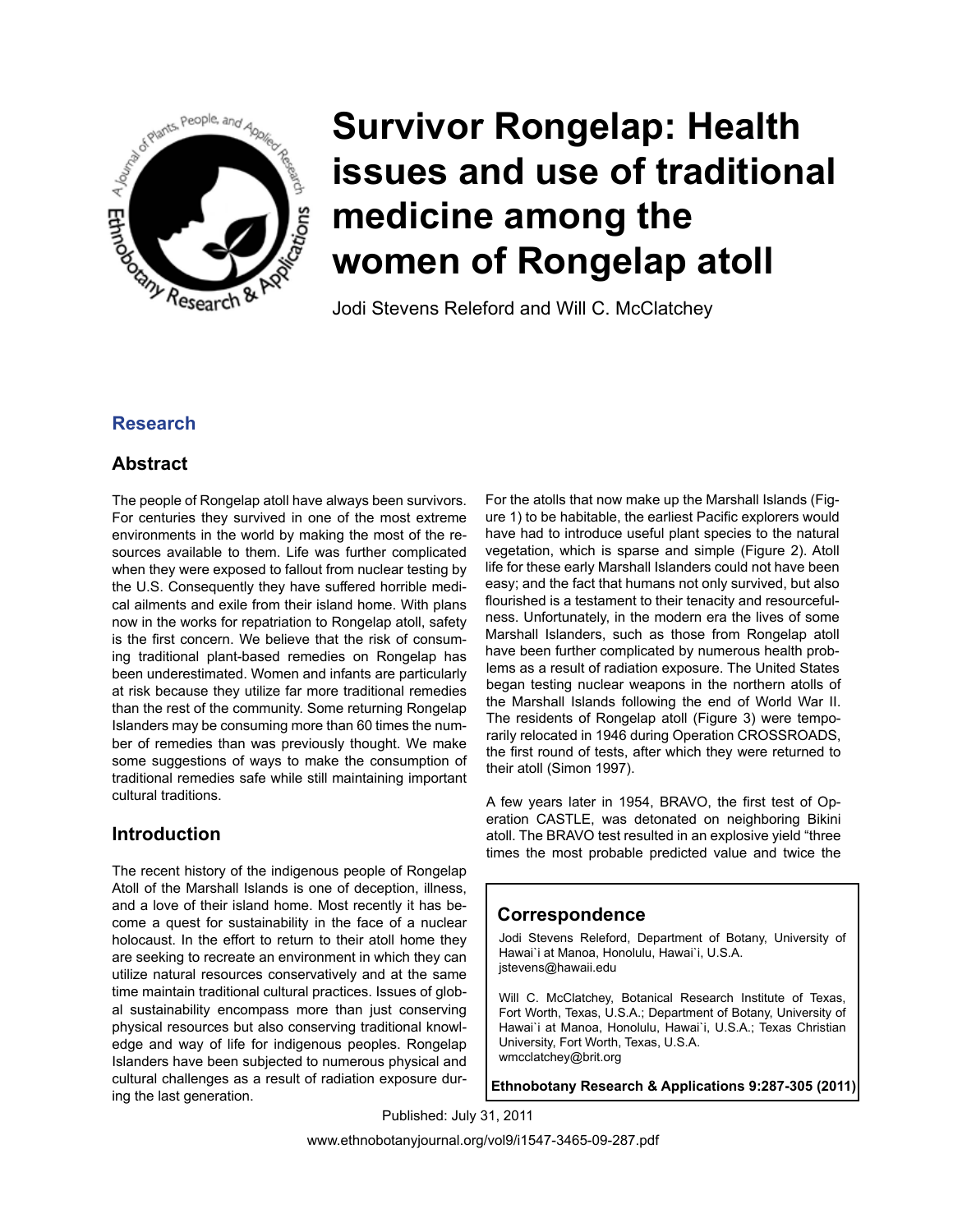

**Figure 1**. Republic of the Marshall Islands in the North Pacific Ocean with pertinent atolls labeled. Boxed area includes atolls traditionally managed by people of Rongelap atoll.



**Figure 2**. The northeast end of Rongelap atoll, Republic of the Marshall Islands.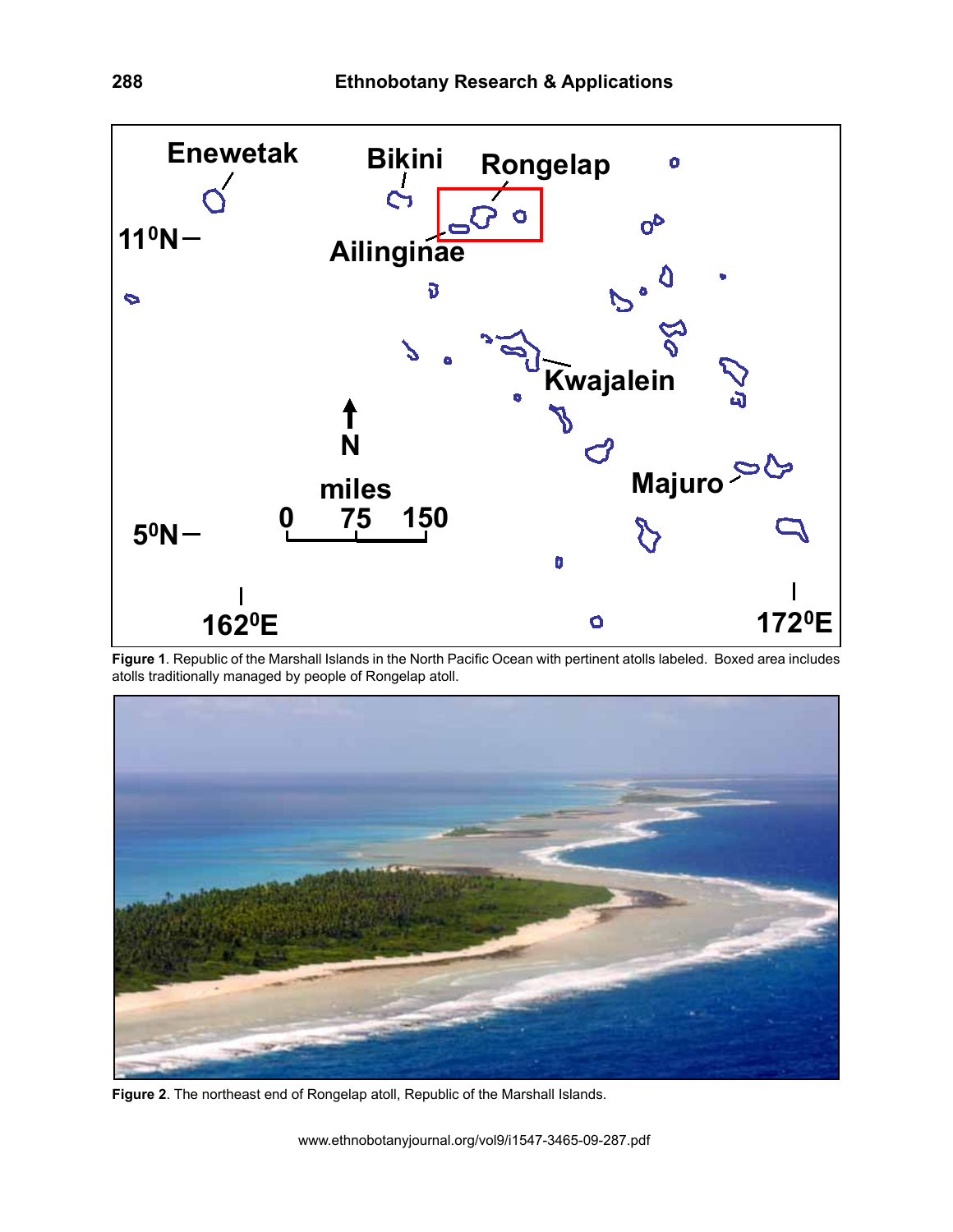

predicted upper limit" (Defense Nuclear Agency 1954). The bomb was 400-500 times larger than those dropped on Hiroshima and Nagasaki (Weisgall 1994). In fact, the resulting explosion was equal to 15 million tons of TNT (Yamazaki 1995) and released one hundred and fifty-seven times the amount of radioactive iodine into the atmosphere than the Chernobyl accident (Plasman 2005).

The BRAVO bomb was detonated near the ground "so that large quantities of earth, sand, and water were admixed and fused with the radioactive fission products. The in-

**Figure 3**. Rongelap atoll, Republic of the Marshall Islands with surveyed islets labeled.



**Figure 4**. Wind distributed nuclear fallout pattern from the BRAVO detonation at Bikini Atoll in 1954 including Rongelap and Ailinginae where Rongelap Islanders were living at the time. After Robison *et al.* 1997.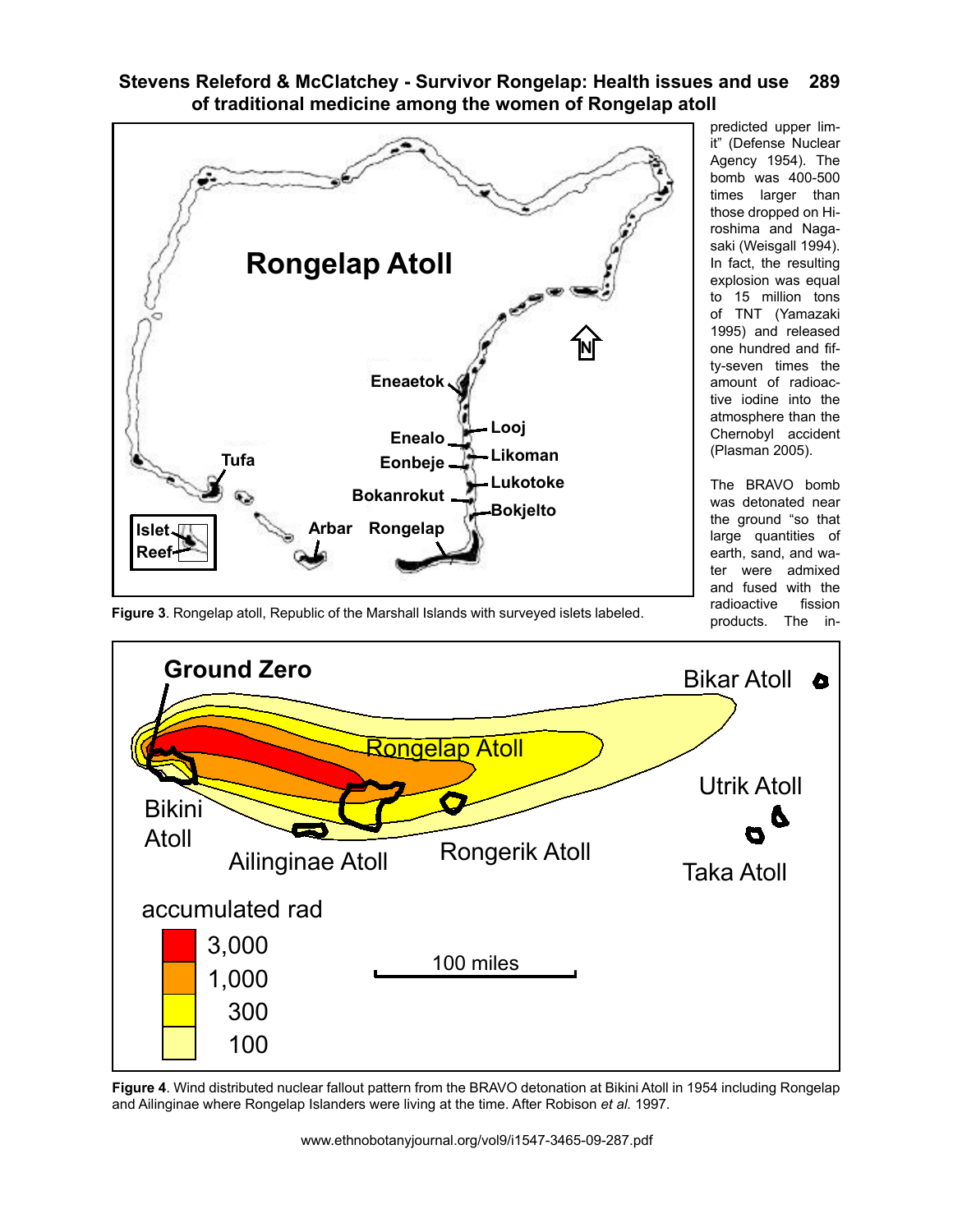tense heat lofted this cloud of lethal materials high above the surface, forming a cloud more than 120 miles long and 30 miles wide. As the cloud cooled, much of the radioactive content returned to the earth as a powdery shroud. The fallout particles clung to the skin of people exposed to the powdery 'rain.' The fallout was inhaled as people breathed and it was ingested when they ate contaminated food. Particles in the environment and on the skin of the people emitted gamma rays, which penetrated their bodies, and beta rays, which burned their skin" (Yamazaki 1995). Winds blowing northeast at high elevation transported heavy radioactive fallout to several nearby atolls (Figure 4) including Ailinginae, Rongelap, Rongerik, and Utrik (Defense Nuclear Agency 1979, Whitcomb 2000).

Jon Anjain, the Magistrate of Rongelap at that time, later described the events of the day, "we saw a flash of lightning in the west like a second sun rising. We heard a loud explosion and within minutes the ground began to shake. A few hours later the radioactive fallout began to drop on the people, into the drinking water, and on the food. The children played in the colorful ash-like powder. They did not know what it was and many [sores] erupted on their arms and faces". More than two days passed before the people of Rongelap were removed. In that time, "our people began to be very sick, they vomited, burns showed on their skin, and people's hair began to fall out," remembered Anjain (Wasserman *et al*. 1982).

The United States military eventually evacuated the 82 residents of Rongelap to Kwajalein atoll for medical treatment, and then in June of 1954, to Ejit on Majuro atoll (United States Atomic Energy Commission 1957). When the U.S. came to evacuate the community, they were told not to bring any of their belongings; no personal papers, no family heirlooms etc. and most of their belongings were subsequently destroyed during their exile (Johnston & Baker 2008). The Rongelap islanders were permitted to return to their atoll in 1957, despite their concerns of safety. These concerns later proved valid as the women of Rongelap experienced a stillbirth and miscarriage rate twice that of other Marshallese women not exposed to the radioactive fallout (Wasserman *et al*. 1982). According to a Brookhaven study, body radiation levels of Rongelap Islanders had risen to sixty times normal for cesium and six times for strontium 90 by 1961 (Johnson 1979).

The Rongelap community became convinced that the island was not safe for human habitation, despite U.S. efforts to convince them otherwise. In fact, according to Suzanne Murphy (2005) of the Marshall Islands Journal, Harvey Feldman, the U.S. Ambassador to the United Nations, went so far as to say that, "Rongelap was no more dangerous than Washington DC — and that locally grown food consumption would receive less radiation than residents of Denver Colorado." Because so many community members were becoming ill, the Rongelap community finally made the decision to leave the island. Lemeyo

Abon, a BRAVO survivor, remembers, "We thought if we moved from our land the US would finally consider our plight. It was a gamble with our lives. But we knew we were contaminated. Our main concern was the safety of our children and grandchildren. So many people were getting sick. All we wanted was for the US to clean our island" (Murphy 2005).

Without scientific evidence that the atoll was contaminated, they were unable to convince U.S. or Marshall Islands National government leaders to help them financially and logistically in the evacuation. Without governmental assistance, the people of Rongelap turned to Greenpeace to help them. So it was that in 1985, three hundred Rongelap Islanders were once again evacuated from Rongelap (Figures 5, 6) to Majetto (an islet in Kwajalein atoll) and Majuro, where most of them remain to this day (Greenpeace 2005). Consequently, Rongelap Islanders have a complex evacuation history and are still living with the effects of artificial environmental radiation exposure.

The immediate medical effects of exposure included burns to the skin, hair loss, festering sores (Simon 1997), and eventually stillbirths and congenital abnormalities (Pollock 2004). The women of Rongelap in particular, suffered from the effects of exposure. Lijon Eknilang, a BRAVO survivor, explains, "I cannot have children. I have had miscarriages on seven occasions. On one of those occasions, I miscarried after four months. The child I miscarried was severely deformed; it had only one eye. I have also had thyroid surgery to remove nodules. I am taking thyroid medication which I need every day for the rest of my life. Doctors recently found more nodules in my thyroid, which have to be removed in the near future. I have lumps in my breasts, as well as kidney and stomach problems, for which I am receiving treatment. My eyesight is blurred, and everything looks foggy to me" (The Hague 1995).

Almira Matayoshi lost both of her parents to cancer, and has had five post BRAVO pregnancies that resulted in stillbirths. She was pregnant and living on Rongelap at the time of the blast, and gave birth to what is called a "jellyfish baby" shortly after (Hoover 2003). According to the women of Rongelap, jellyfish babies are born with no bones in their bodies and their skin is transparent so that one can see their heart and brains. These babies usually died within days of birth. Apparently, these types of abnormalities did not exist among this population prior to exposure (Keju-Johnson 2003, The Hague 1995).

In the four years following the BRAVO blast, one in every three births in the Marshall Islands resulted in fetal death (Dibblin 1988). Among the Women of Rongelap between 1957 and 1963, there were twice the number of "abnormally terminated" pregnancies (Kohn 1989). Unfortunately, while the women were convinced that these abnormalities were linked to their exposure, the male dominated medical teams from the U.S. failed to acknowledge the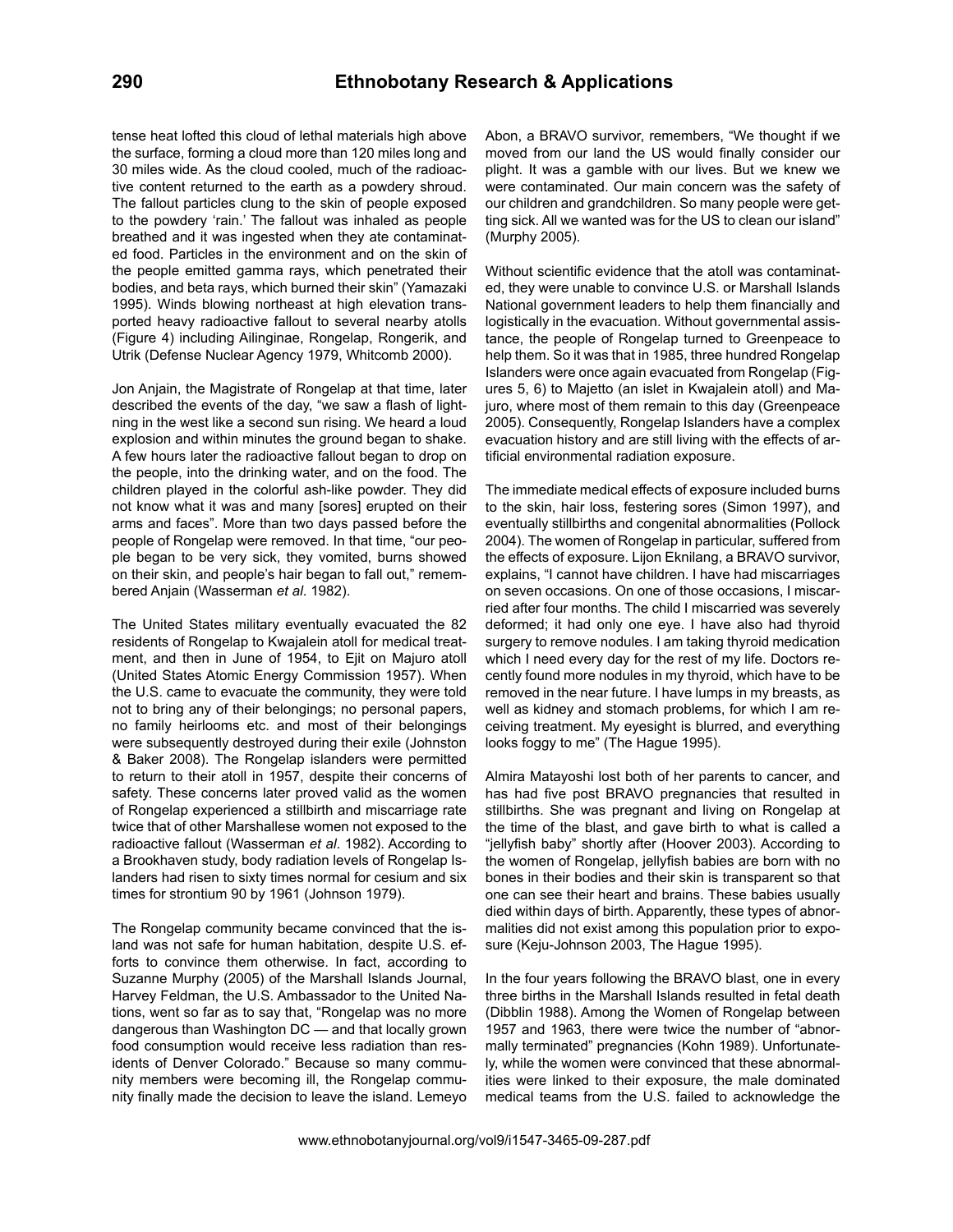

**Figure 5**. One of the homes abandoned in 1985 when the Rongelap Islanders were evacuated from Rongelap atoll, Republic of the Marshall Islands.



**Figure 6**. View from the window of an abandoned home on Rongelap atoll, Republic of the Marshall Islands that still had some of the former occupant's belongings in it.

existence of these babies, and the births went largely unrecorded (Pollock 2004). Therefore, there is very little information available about these abnormalities, beyond the women's stories and some photographs. Within the Marshall Islands, there is a cultural belief that repro-<br>ductive abnorabnormalities are a sign of infidelity (The Hague 1995) as a result; women have endured these pregnancies and births quietly.

Giving birth to a normal child did not guarantee that they would be healthy. Chiyoko Tamayose has 12 children; some of whom are physically handicapped. "I have one son who had liver cancer; he was operated on …in Honolulu and he died during the operation. He left a family of four children and a wife. Another son had problems with his thyroid so severe that he could not eat or swallow water. A daughter was born with the lower body so soft as if there was no bone. I have a 40 year old son who was born with a

www.ethnobotanyjournal.org/vol9/i1547-3465-09-287.pdf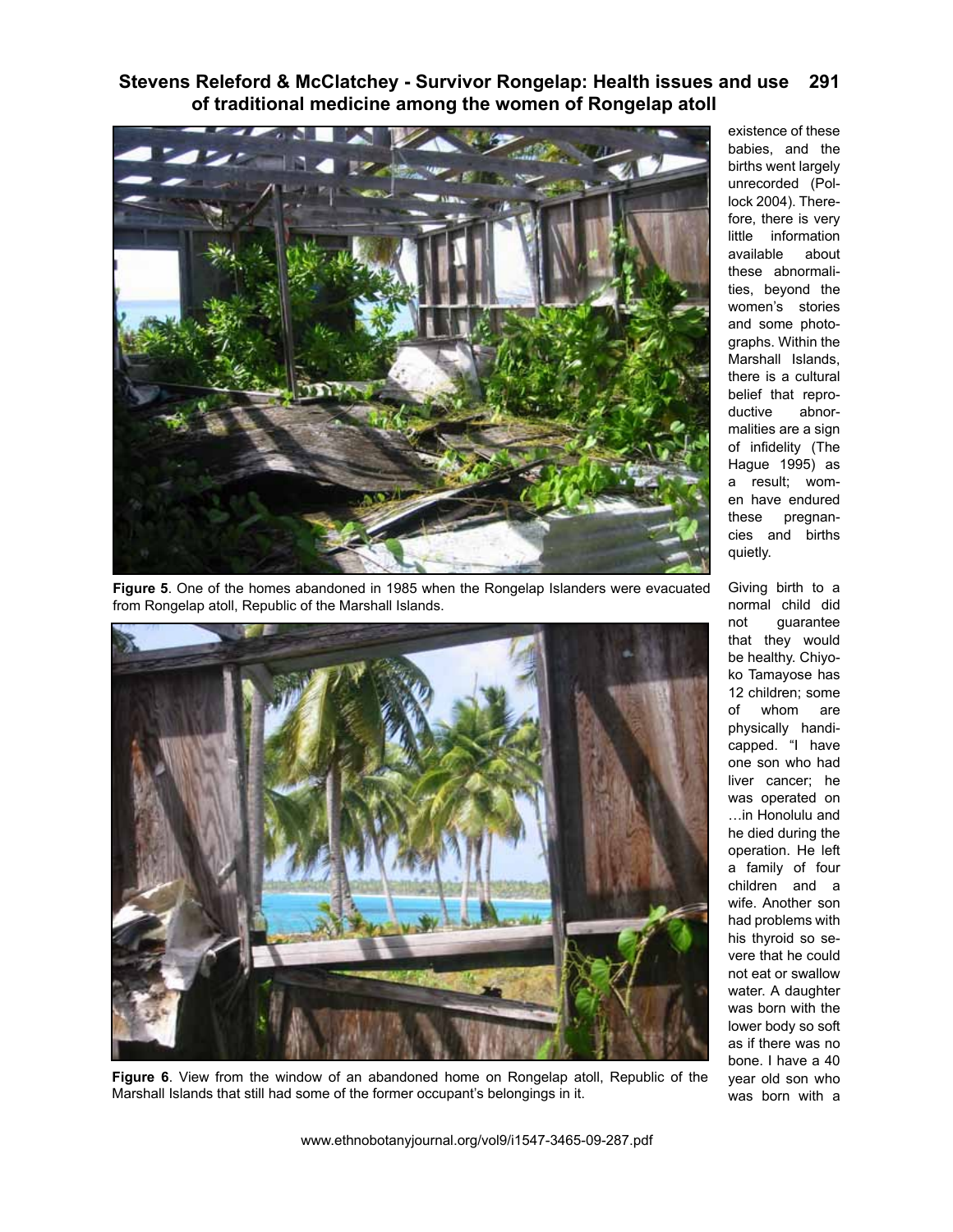good sized blister on his back…He became paralyzed" (Tamayose 2005).

Members of the Rongelap community have suffered from a high incidence of thyroid disease and cancer (Johnson 1980, Wasserman *et al*. 1982). Thyroid disease has been the most prevalent medical consequence of the BRAVO blast among Rongelap Islanders. As of 2006, 1,186 personal injury claims for thyroid disease had been filed with the Nuclear Claims Tribunal (the organization within the Republic of the Marshall Islands that deals with the claims of potential radiation related illness) by exposed Marshall Islanders (Johnston & Baker 2008). The women and children of Rongelap have suffered the most from the effects of thyroid illness. The people of the northern atolls, including those of Rongelap and Ailinginae, are expected to experience 95% of all radiation related thyroid cancers in the Marshall Islands (National Cancer Institute 2004). The risk of thyroid disease was reported to be twice as high among exposed females than exposed males (Howard *et al*. 1997, Takahashi *et al*. 2003). Additionally, 84% of children who were ten years old or younger when they were exposed, have since developed thyroid nodules (Stanbury 1970), and at least five of the 19 children originally exposed to the BRAVO blast showed signs of growth retardation attributable to thyroid abnormalities (Conard 1976).

In a recent study by the U.S. National Cancer Institute (NCI 2004), it was estimated that within the lifetime of Marshall Islanders alive at the time of exposure, 530 cancers (leukemia, thyroid cancer, stomach cancer, colon cancer, and others) would develop that could be attributed to exposure from radioactive fallout. Because of the young age structure of the population in 1954, and the fact that cancers may take decades to develop, 56% of the predicted cancers had yet to develop at the time of the study. Further, approximately 87% of all of the radiation related cancers in the Marshall Islands have been predicted to affect individuals exposed on the northern atolls including Rongelap. Unfortunately, the NCI estimates were based on measurements from urine samples taken shortly after evacuation. Consequently, they did not take into account subsequent radiation exposure from resettlement of heavily contaminated atolls. As a result, it is possible that the NCI has underestimated the total number of radiationinduced cases of cancer within the Marshall Islands (Harvard Law Student Advocates for Human Rights 2006) as a whole and particularly within the Rongelap population.

There has been much criticism of the way in which the United States treated the Marshallese in general, and Rongelap Islanders in particular. From unclassified documents it seems clear that the U.S. knew for some time prior to the BRAVO test that the weather conditions were less than favorable and that the fallout would expose islanders on Rongelap and Ailinginae and other northern atolls. In fact, U.S. ships in the area were moved further from the blast zone, yet the islanders were not moved or warned of the danger (Weisgall 1994). Whether or not this was done with malicious intent we may never know, but at the very least it was grossly negligent.

Later, communication between scientists and the Rongelap community was spotty at best. Scientists suspected that the atoll was still contaminated and that the Rongelap Islanders were at risk, yet did not communicate these concerns to the community. It was not until 1982 that the Rongelap Islanders were told that the northern islets within the atoll were still highly contaminated and that they should not visit them or consume plants and animals collected from the area (Department of Energy 1982). There seems to have been little effort to educate Rongelap Islanders of the possible risks prior to the publication of the 1982 report. In fact, some scientists were condescending to Rongelap Islanders and thought that they were not intelligent enough to understand what was happening. When Rongelap Islanders got blisters on their lips and mouths and suffered stomach pains after eating fruits and fish from the contaminated atoll, U.S. doctors and officials told them that they were preparing the foods incorrectly (The Hague 1995). Of course this was ludicrous; they had been preparing those foods for centuries without experiencing these side effects. Edward T. Lessard, a health physicist from Brookhaven, who led the Marshall Islands radiological protection program between 1981 and 1987, said: "We couldn't educate them. They don't even have a word for radioactivity" (Weisskopf 1988). While doctors treating the Bikinians ordered their evacuation in 1978 (Woodard 1998), medical records that may have raised questions of safety on Rongelap were left undocumented and unavailable to Rongelap Islanders for 30 years (Weisskopf 1988).

The lack of education and communication of possible health concerns have led some to believe that the Rongelap Islanders were used as test subjects, or guinea pigs by the U.S. James Matayoshi, Mayor of Rongelap, believes that documents referring to Rongelap Islanders as "test subjects", "control groups", and as "more similar" to Americans than lab mice (Woodard 1998) are evidence that this is the case. A hearing of the House Natural Resources Committee held in 1994, reexamined the BRAVO test and the events that followed, and while they found evidence that the U.S. knew about the wind shift and should have evacuated the people of Rongelap, they found no evidence to support the theory that they were deliberately exposed as part of a U.S. experiment to document the effects of radiation (Crane 1994). At best the U.S. was negligent and dismissive to the Rongelap Islanders, and at worst they used them experimentally to observe the effects of radiation exposure on humans first hand.

In a speech commemorating the fiftieth anniversary of the BRAVO detonation, Mayor Matayoshi expressed the feelings of the Rongelap people regarding their ordeal.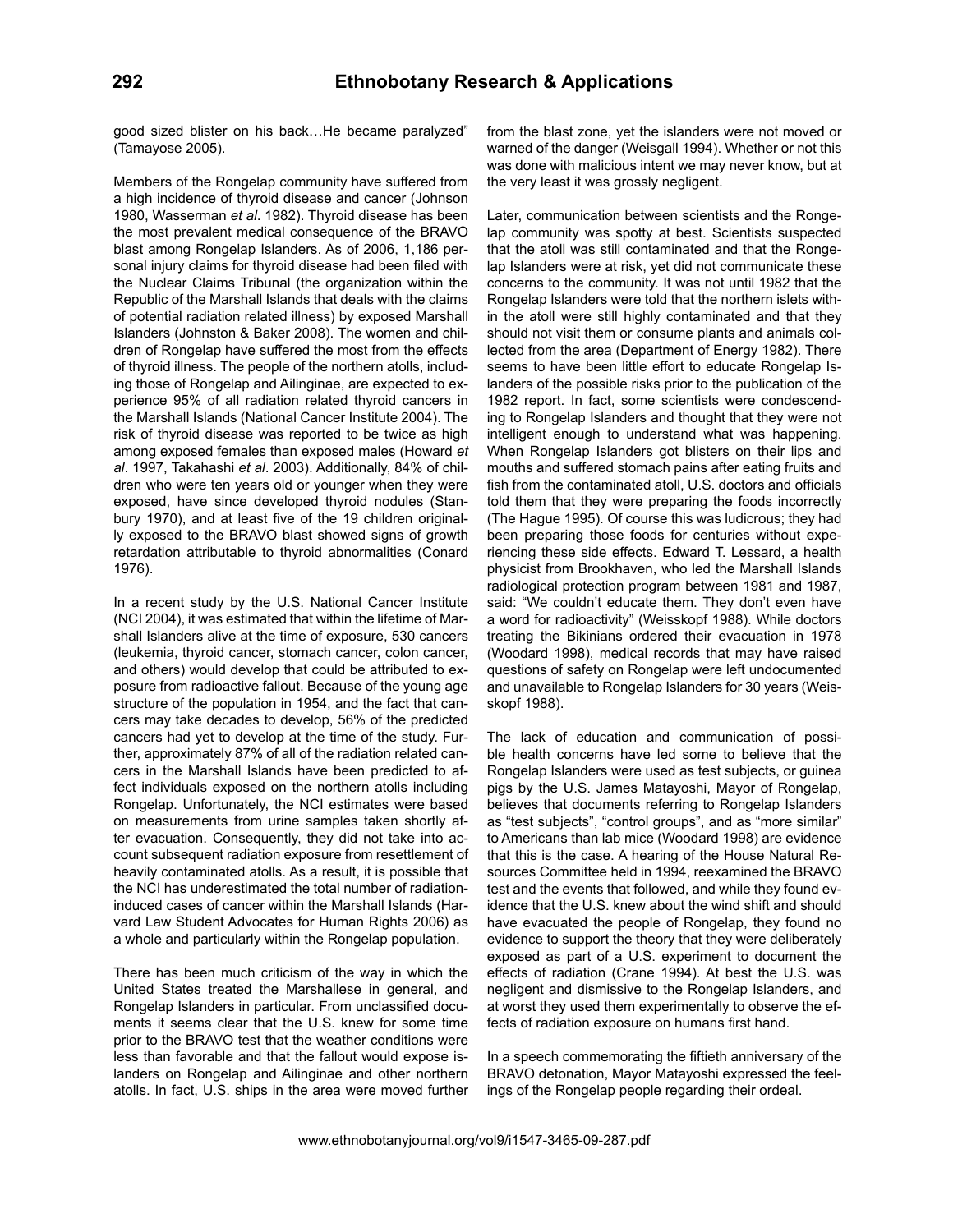"The testing program in the Marshall Islands was equivalent to several Hiroshima bombs every week for 12 years. Our islands were ground zero in the Cold War, and we were on the front line in the fight to win the Cold War… The US needed the Marshall Islands to win the Cold War. That is what the US Congress and US Presidents told us over and over again… We understood that the stakes were high for all mankind. We understood better than most people because we were victims of radiation poisoning in our bodies and in our homeland. We understood that it was a struggle between good and evil, and that sometimes sacrifices have to be made in the pursuit of the good. We understood, but that does not change the reality. We were not protected from danger when we could have been taken to safety." (Matayoshi 2004)

While a number of radionuclides contributed to the exposure of Rongelap following the BRAVO blast, the radionuclide that poses the greatest exposure risk presently is cesium (137Cs) since it "contributes >95% of the external and internal dose to Marshallese" (Robison *et al*. 1988). The primary contribution to overall dose of <sup>137</sup>Cs is through ingestion of contaminated plant and animal foods (Robison *et al*. 1997, 1982). According to bioavailability studies from Bikini atoll, cesium is the radionuclide that is most efficiently transported from soil to vegetation through root uptake (Colsher *et al*. 1977). Rongelap Islanders returning to the atoll have been advised by The National Research Council (1994) to supplement their local diet with imported foods as a safeguard against exceeding exposure limits. Unfortunately, the Research Council did not include the use of medicinal plant-based remedies and their contribution to exposure levels in their guidelines. In fact, while several studies have reported concentrations of 137Cs in the Rongelap environment including some plant species (Colsher *et al*. 1977, Koranda *et al*. 1978, Nelson 1977), only one group (Duffy *et al*.1999) has taken into account the use of medicinal plants by returning members of the Rongelap community.

In their work, Duffy and her colleagues endeavored to quantify the level of exposure to the people of the Marshall Islands resulting from the use of medicinal plantbased remedies. While their work is a good start, they made some invalid assumptions about medicinal plant use among Marshall Islanders. First, they considered only five (*Morinda citrifolia* L., *Microsorum scolopendria*  (Burm.f.) Capel, *Scaevola taccada* (Gaertner) Roxb., *Tournefortia argentea* L.f., and *Triumfetta procumbens* G. Forst.) of the more than sixty plant species (Merlin *et al*. 1994, Muller & Vander Velde 1999, Nandwani & Dasilva 2003, Taafaki *et al*. 2006) previously reported as medicinal throughout the Marshall Islands. Secondly, they made the assumption that individuals would consume only six remedies (one remedy made from the leaves of each of the five species and one made from the fruit of M. citrifolia) in a year, thus exposure would be kept to a minimum. Although it was suggested that individuals who frequently ingested plant-based remedies would increase their risk of exposure, it was implied that those individuals would be the exception and not the rule. They obtained their data regarding medicinal plant use from "knowledgeable local residents" such as the curator of the natural history museum and a Fijian healer. They did not spend time with Marshallese healers and thus received very basic information regarding medicinal plants and their usage. And finally, since the majority of the most contaminated northern atolls were uninhabited at the time of the study, they assumed they would remain so, even though plans were already underway for the repatriation of Rongelap and Bikini atolls.

Rongelap islanders are certainly not the only indigenous people to be affected by the nuclear age. Five of the nations that have tested nuclear weapons in the last 50 years have done so on the lands of indigenous peoples including other Pacific Islanders, Australian Aborigines, the Kazakhs, Tibetans, and the Western Shoshone of North America (Brooks & Hu 1995, Johnston *et al*. 1992, Leubben 1988, Simon & Bouville 2002). In fact, the Pitjantjatjara, an Australian Aboriginal cultural group, were also displaced from their tribal lands and returned with concerns of contamination and cultural change (Cooper *et al*. 1994). Others like the Sami of Norway have had to change cultural traditions and ways of life as a result of contamination from Chernobyl (Stephens 1997). Because culture is closely linked with the land in many indigenous cultures, they stand to lose much from contamination of their environment. Having to leave their lands and/or change cultural traditions such as traditional food production and preparation to avoid exposure may result in the loss of specific cultural elements (Stephens 1995). Likewise, Rongelap Islanders will have to make such changes in order to live safely on Rongelap Atoll.

## **Hypothesis**

The women of Rongelap have clearly suffered as a result of their exposure to radionuclides. Not only have they had numerous health concerns themselves, but have also watched their children suffer, and have worked to relieve the suffering of others. These women have done this while also providing for the needs of daily life in a hostile atoll environment without having the assistance that they needed and deserved. While the community is excited at the prospect of returning to live on Rongelap after so many years away, theirs is a cautious optimism and rightly so.

Considering the cultural importance of women in the Rongelap community and the nature of women's cycles, we hypothesized that Rongelap women and female infants will utilize more plant-based remedies than men and older children. As a result, the women and infants will be the members of the community at highest risk of increased levels of dangerous radionuclide exposure. Based on his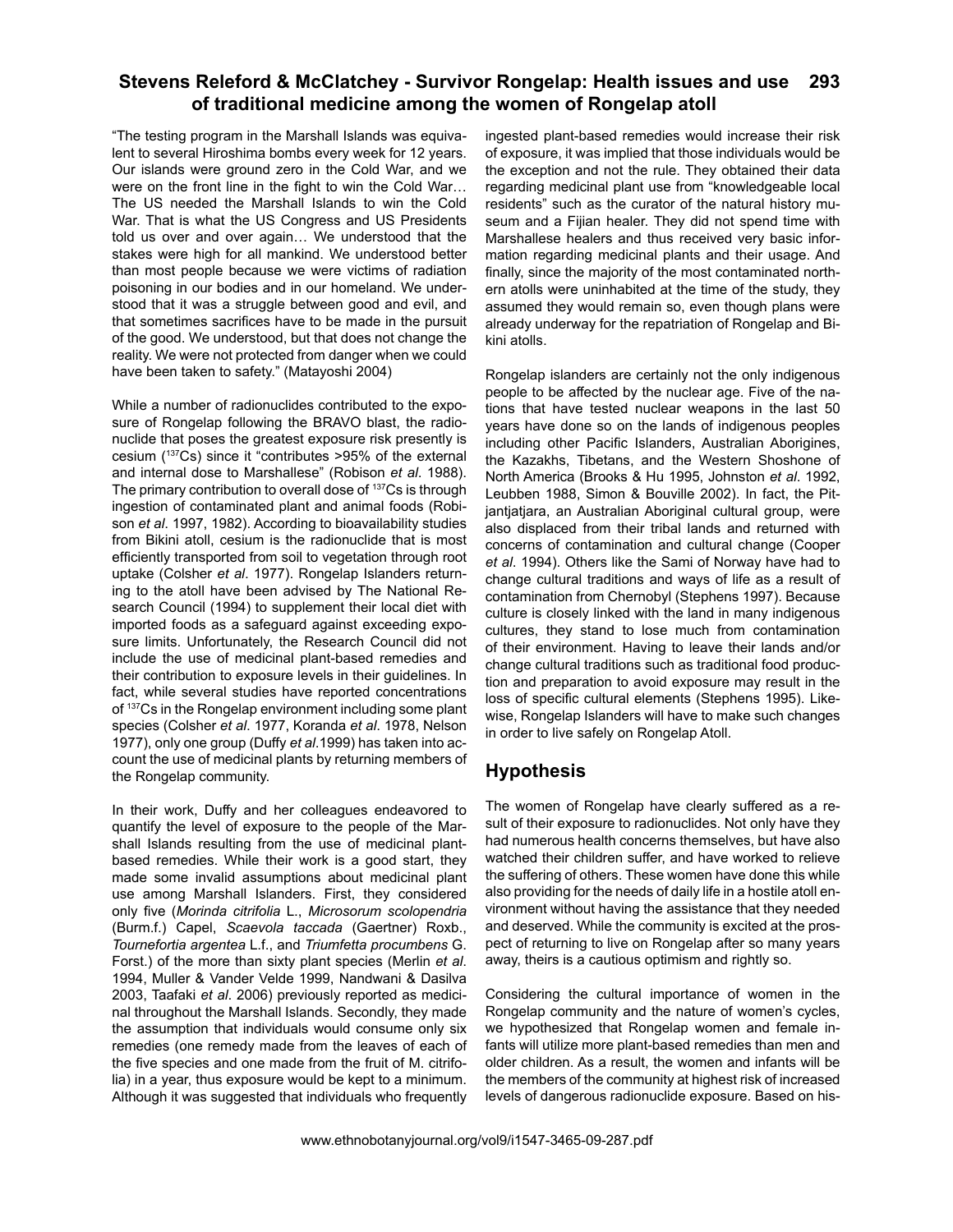torical accounts and a recently published pharmacopoeia (Taafaki *et al*. 2006) of actively practicing Marshallese healers, we believe the level of exposure to cesium from the use of traditional medicine has been underestimated particularly for women and infants.

Within the Marshallese culture, women traditionally fill the roles of nurturers and caregivers. As a result, most Rongelap healers are women. This is also likely due to the fact that women tend to have more health concerns than men in general. Because of this fact, we hypothesize that the women will be doing the majority of the collecting and preparing of plant-based remedies on Rongelap. This additional contact with possibly contaminated plant material may further increase the risk of exposure for healers necessitating some changes in the collection, preparation, and administration of traditional remedies.

#### **Methods**

Because of the removal of the Rongelap community from the atoll, there were questions and concerns regarding which plant species were presently available on the island. As invited guests of the Rongelap government, we were asked to collect and catalog the local flora and ethnobotanical information regarding medicinal plants important to the repopulation effort. Government officials and Rongelap elders assisted in the research by providing

ethnobotanical information, assistance in collection, and the use of local (on Rongelap and Majuro) facilities and equipment. The data were collected on Majuro and Rongelap atolls in April and June of 2001 and 2002.

The flora of the atoll was documented using an ethnobotanical inventory (Cunningham 2001) that included an initial plant collection on the atoll using a list of plants previously reported (Taylor 1950) to exist on the atoll. Members of the Rongelap community with knowledge of the atoll and the plant species assisted me during this initial collection and initiated the interview process by participating in individual and group field interviews (Martin 1995, Prance *et al*. 1987). Each of the plants collected during this process were discussed in greater detail with initial participants and other Rongelap Islanders using the inventory interview technique described by Boom (1989). Further, ethnographic interviewing techniques (Spradley 1979) including plant interviews (Figures 7 and 8) (Boom 1987, Alexiades 1996) and focus groups (Alexiades 1996) or participatory-group interviews (Cunningham 2001) with Rongelap Islanders took place on Rongelap and Majuro atolls.

The use of focus groups (Figure 9) became very important to this study because many participants felt uncomfortable talking with me individually. While there are many reasons for this, the two most common were a feeling of embarrassment regarding their use of English, or a feeling that others knew much more than they did individually. When in a group setting, the participants were much more likely to participate and insert their knowledge as they felt comfortable. The group discussion also assisted in jogging many memories.

Voucher specimens (Martin 1995, Merrill 1981) were collected with permission from the Rongelap government



**Figure 7**. A plant interview with a Rongelap healer on Majuro Atoll using voucher specimen from Rongelap Atoll.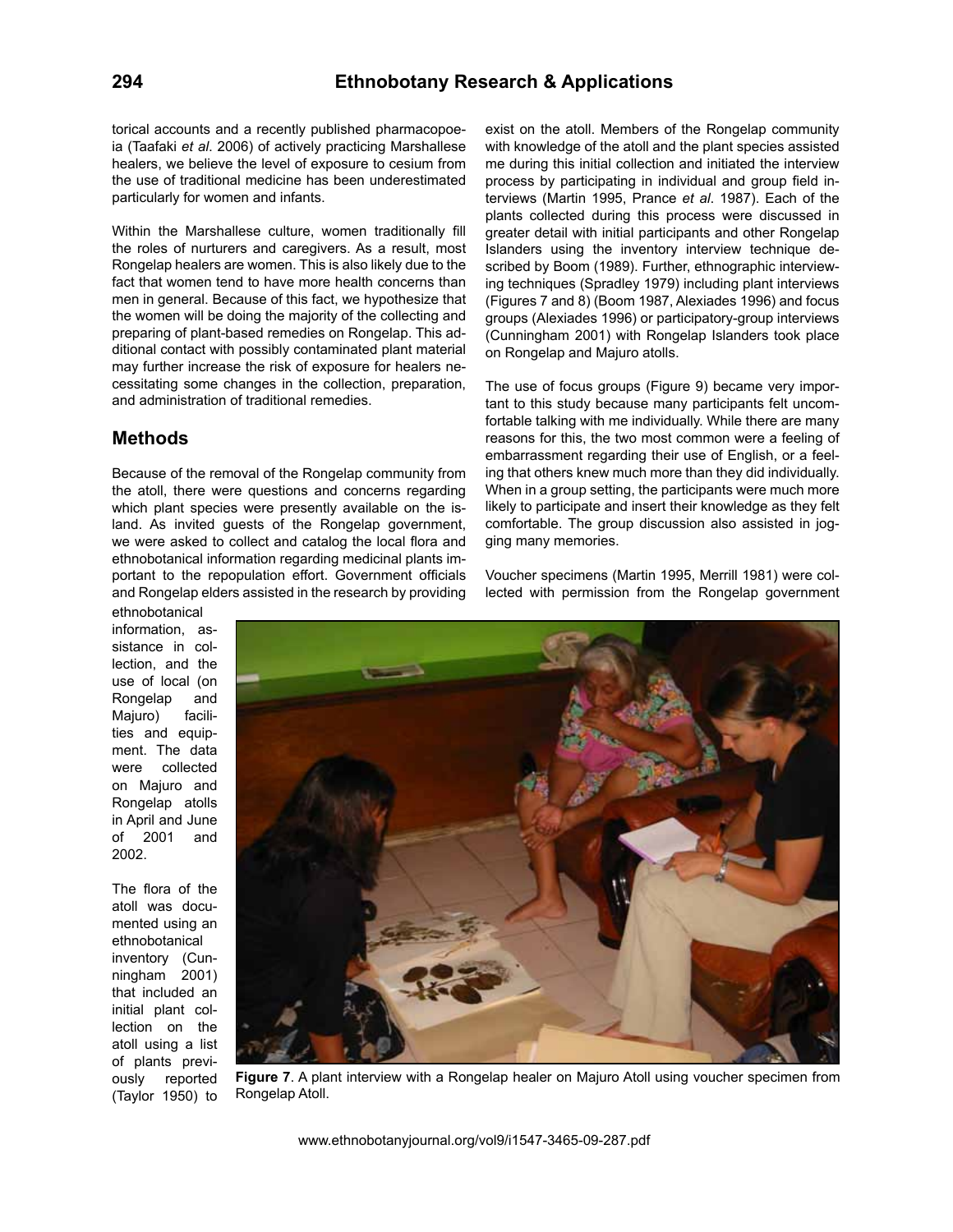

**Figure 8**. A plant interview with a group of Rongelap Island women on Majuro Atoll using digital photographs to identify and discuss plants found on Rongelap but not Majuro.



**Figure 9**. A focus group of Rongelap women discussing medicinal plants.

and indigenous landowners and prepared in triplicate for all plants discussed in the interview process. The plant vouchers collected were deposited in the herbarium of the University of Hawai'i at Manoa (HAW) in Honolulu Hawai'i.

# **Results**

Table 1 is a list of Rongelap medicinal plants and includes the number of remedies in which each plant is used. The remedies are categorized by those used by men, women, children, and general treatments. Detailed information regarding medicinal plant species used by Rongelap Islanders can be found in Stevens Releford (2009). Of the 39 identified medicinal species used by Rongelap Islanders, 26 are used in remedies for female ailments including menstruation, pregnancy and childbirth. Forty-one, or 25% of the 165 total remedies collected were utilized solely for woman, while only two were exclusive to men. A general discussion of traditional remedies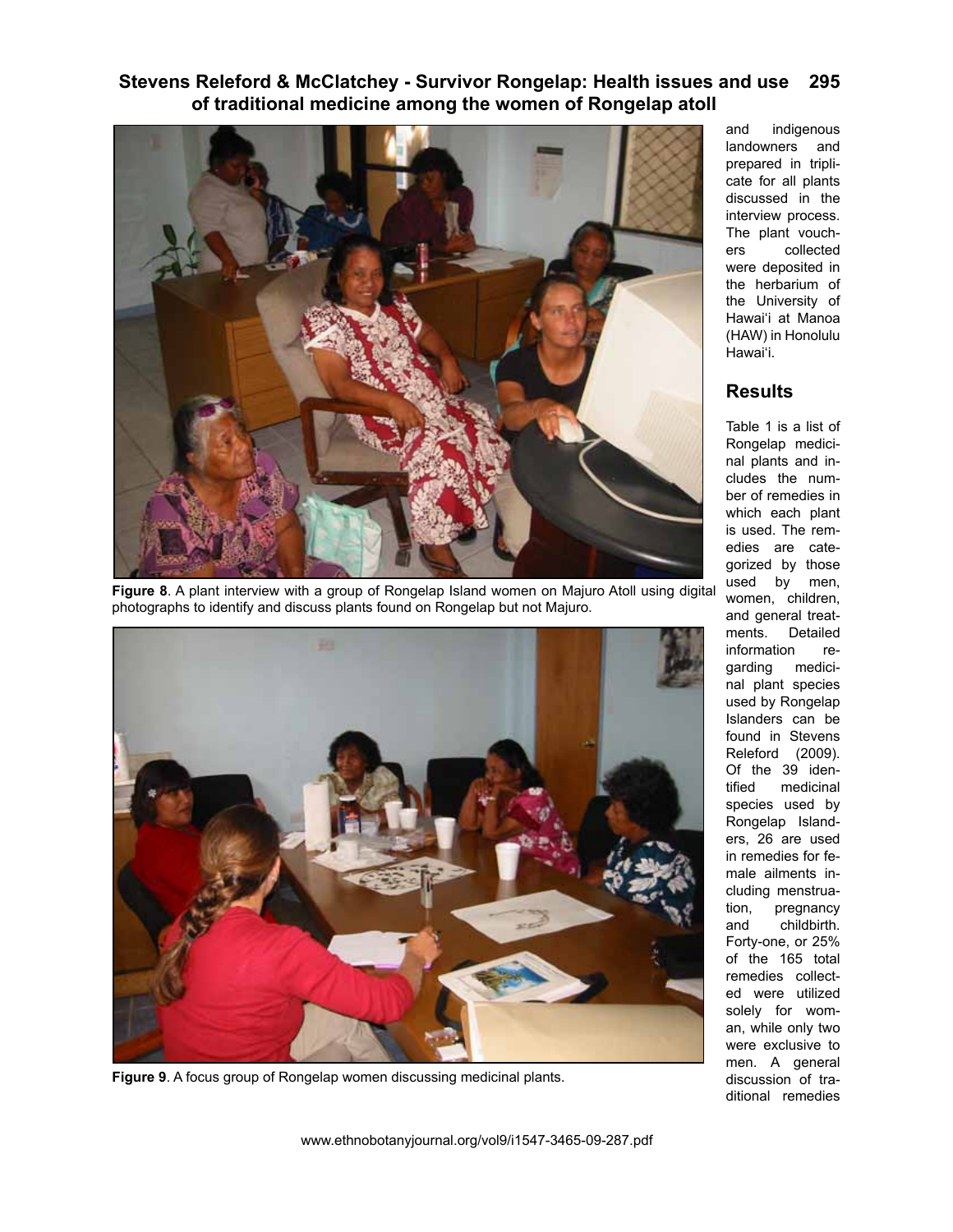| <b>Names</b>  |                                               | <b>Treatments</b> |                |              |                |                           |  |  |
|---------------|-----------------------------------------------|-------------------|----------------|--------------|----------------|---------------------------|--|--|
| Rongelap      | <b>Scientific</b>                             | for Women         | for Children   | for Men      | General        | <b>Total</b>              |  |  |
| Armwe         | Pipturus argenteus<br>(G. Forst.) Wedd.       | 1                 | 0              | 0            | 0              | 1                         |  |  |
| <b>Atat</b>   | Triumfetta<br>procumbens G. Forst.            | $\mathsf 3$       | 6              | 0            | 3              | 12                        |  |  |
| <b>B</b> õb   | Pandanus tectorius<br>Sol. ex Parkinson       | $\overline{2}$    | $\overline{2}$ | 0            | 4              | 8                         |  |  |
| Dãbijdekã     | Boerhavia tetrandra<br>G. Forst.              | $\pmb{0}$         | 0              | $\mathbf 0$  | 1              | 1                         |  |  |
| Ekkőñ         | Terminalia samoensis<br>Rech.                 | $\overline{2}$    | $\mathbf{1}$   | 0            | $\overline{2}$ | 5                         |  |  |
| Joñ           | Bruguiera gymnorrhiza<br>$(L.)$ Sav.          | $\mathbf{1}$      | $\pmb{0}$      | $\mathbf 0$  | 1              | $\overline{2}$            |  |  |
| Kaar          | Premna serratifolia L.                        | $\overline{2}$    | 0              | 0            | 1              | 3                         |  |  |
| Kalañe        | Suriana maritima L.                           | $\mathbf 0$       | 0              | $\mathbf 0$  | 1              | 1                         |  |  |
| Kañal         | Pisonia grandis R.Br.                         | $\mathbf{1}$      | $\pmb{0}$      | 0            | 3              | 4                         |  |  |
| Kaõnõn        | Cassytha filiformis L.                        | $\mathbf{1}$      | $\mathbf 0$    | 0            | 1              | $\overline{2}$            |  |  |
| Kaõrõr        | Physalis angulata L.                          | 0                 | $\mathbf 0$    | 0            | 3              | 3                         |  |  |
| Keinabu       | Carica papaya L.                              | $\mathsf 0$       | $\mathbf{1}$   | 0            | $\mathsf 0$    | 1                         |  |  |
| Keinwa        | Soulamea amara Lam.                           | $\mathbf{1}$      | $\mathbf 0$    | 0            | $\overline{2}$ | 3                         |  |  |
| <b>Kieb</b>   | Crinum asiaticum L.                           | $\overline{2}$    | $\mathbf{1}$   | 0            | $\,6$          | 9                         |  |  |
| Kino          | Microsorum<br>scolopendria<br>(Burm.f.) Capel | 0                 | 0              | 1            | 1              | $\overline{2}$            |  |  |
| <b>Kiren</b>  | Tournefortia argentea<br>L.f.                 | $\overline{2}$    | $\mathsf 0$    | $\mathbf 0$  | 8              | 10                        |  |  |
| Kõjbar        | Ochrosia oppositifolia                        | $\mathbf{1}$      | $\mathbf 0$    | 0            | 4              | 5                         |  |  |
| Kõnnat        | Scaevola taccada<br>(Gaertner) Roxb.          | $\overline{c}$    | 3              | 0            | 4              | $\boldsymbol{9}$          |  |  |
| Kõne          | Pemphis acidula<br>J.R. Forst.                | $\mathbf 0$       | $\mathbf{1}$   | 0            | $\pmb{0}$      | 1                         |  |  |
| Kõno          | Cordia subcordata<br>Lam.                     | $\overline{2}$    | 0              | 0            | 1              | 3                         |  |  |
| Kûtaak        | Allophylus timorensis<br>(DC.) Blume          | 1                 | $\pmb{0}$      | 0            | $\overline{2}$ | $\ensuremath{\mathsf{3}}$ |  |  |
| Lukwej        | Calophyllum<br>inophyllum L.                  | $\mathbf{1}$      | $\mathbf{1}$   | $\mathbf 0$  | $\overline{2}$ | $\overline{4}$            |  |  |
| Mã            | Artocarpus altilis<br>(Parkinson ex Z) Fosb.  | $\mathsf 0$       | $\overline{2}$ | $\mathbf 0$  | 3              | 5                         |  |  |
| Makmõk        | Tacca leontopetaloides<br>(L.) Kuntze         | 0                 | $\overline{2}$ | $\mathbf{1}$ | $\mathbf{1}$   | $\overline{4}$            |  |  |
| <b>Mariko</b> | Centella asiatica L.                          | 0                 | $\mathbf 0$    | $\mathsf{O}$ | 3              | 3                         |  |  |
| Markinenjojo  | Vigna marina (Burm.)<br>Merr.                 | $\overline{2}$    | 1              | 0            | 3              | 6                         |  |  |

**Table 1**. Rongelap medicinal plants and the number of remedies that utilize each species. The total number of remedies is further broken down into four categories based on which members of the community use those remedies.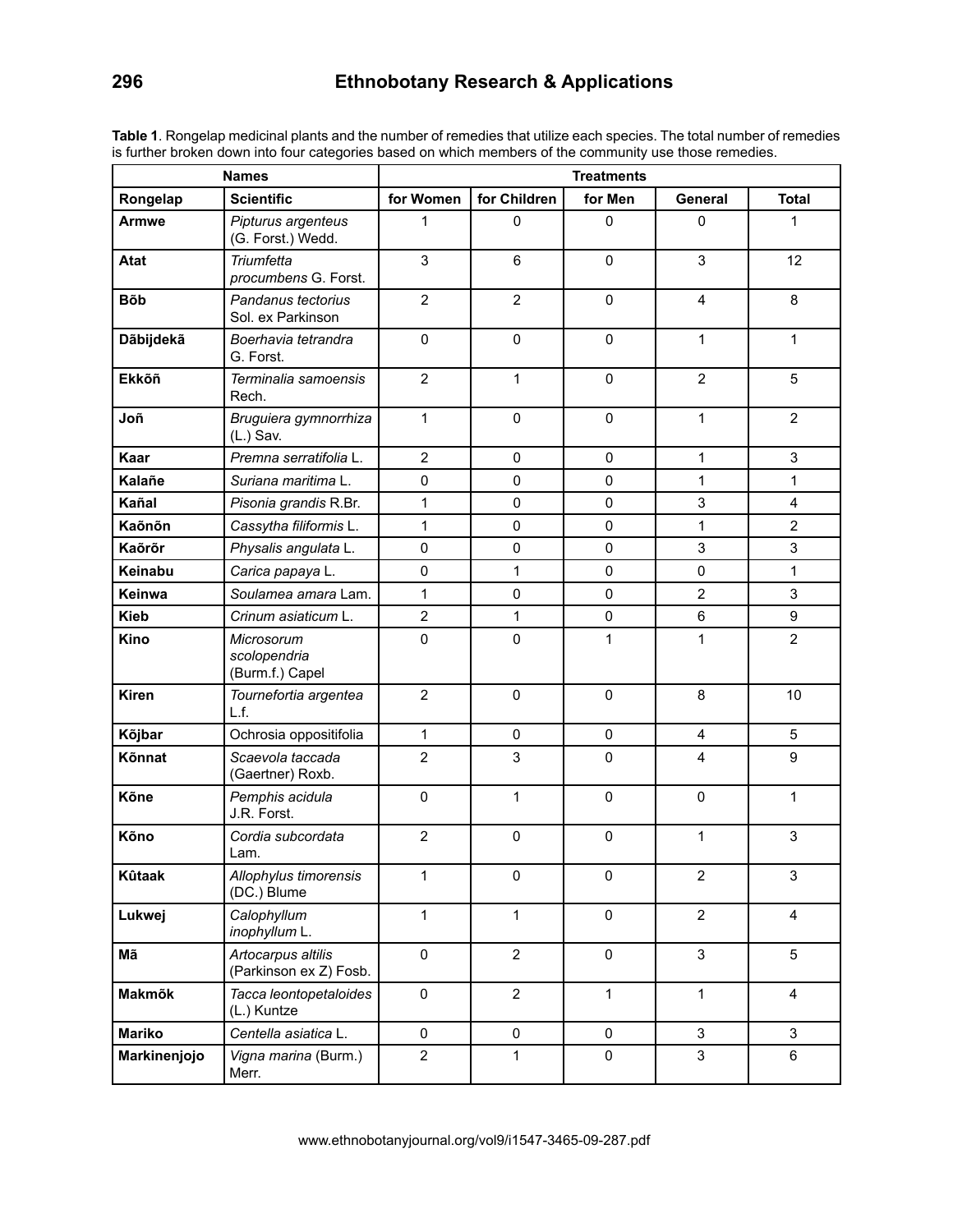| <b>Names</b>    |                                        | <b>Treatments</b> |                |              |                |                |  |  |
|-----------------|----------------------------------------|-------------------|----------------|--------------|----------------|----------------|--|--|
| Rongelap        | <b>Scientific</b>                      | for Women         | for Children   | for Men      | General        | <b>Total</b>   |  |  |
| Markûbwebwe     | Wollastonia biflora<br>(L.) DC.        | 2                 | 0              | 0            | $\overline{2}$ | 4              |  |  |
| <b>Marlap</b>   | Canavalia cathartica<br><b>Thouars</b> | 1                 | 1              | $\Omega$     | 1              | 3              |  |  |
| <b>Marpele</b>  | Ipomoea violacea L.                    | 1                 | $\Omega$       | $\mathbf{0}$ | 1              | $\overline{2}$ |  |  |
| <b>Meria</b>    | Plumeria rubra L.                      | 0                 | 1              | $\Omega$     | 0              | 1              |  |  |
| <b>Nen</b>      | Morinda citrifolia L.                  | 1                 | 1              | $\Omega$     | 9              | 11             |  |  |
| Ni              | Cocos nucifera L.                      | 1                 | 2              | $\Omega$     | 5              | 8              |  |  |
| Pãdãdijmaan     | Fimbristylis cymosa<br>R.Br.           | 0                 | 0              | $\Omega$     | 3              | 3              |  |  |
| <b>Pinana</b>   | Musa spp.                              | 0                 | $\Omega$       | $\Omega$     | 3              | 3              |  |  |
| Topo            | Ipomoea pes-caprae<br>(L.) R.Br.       | $\overline{2}$    | $\Omega$       | $\Omega$     | $\mathbf 0$    | 2              |  |  |
| <b>Utilomar</b> | Guettarda speciosa L.                  | 3                 | $\overline{2}$ | $\Omega$     | 1              | 6              |  |  |
| Wõp             | Barringtonia asiatica<br>(L.) Kurz     | 1                 | 0              | $\mathbf{0}$ | $\overline{2}$ | 3              |  |  |
| Wũlej           | Clerodendron inerme<br>(L.) Gaertner   | $\overline{2}$    | 1              | $\Omega$     | 3              | 6              |  |  |
| Wũt kio         | Sida fallax Walp.                      | 0                 | $\Omega$       | $\Omega$     | 3              | 3              |  |  |

utilized by members of the community most at risk is included here.

Great care is taken to preserve the health of women through the use of traditional medicine. At birth and through her childhood, a female child is given special herbal baths and external and vaginal remedies to reduce swelling and odor in order to guarantee her sexual beauty in adulthood (Fowler & Taafaki 2006). Once a young woman begins menstruation she has treatments available to her that control bleeding and regulate her cycle. Other traditional remedies available to young women are used to treat infertility issues, unrequited love and to encourage faithfulness in their husbands.

When a woman becomes pregnant, she is carefully looked after and monitored by the women in her life. She is given daily herbal baths and massage, treatments for morning sickness, and body scrubs to remove unwanted pigmentation (Fowler & Taafaki 2006). In the final trimester of pregnancy, a woman is given remedies to cleanse her internally and to prepare her for childbirth. As delivery nears, treatments are given to prepare both mother and child for birth. Some of these strengthen the women's body for the impending birth while others encourage contractions and ease pain. Additionally, leaves are rubbed on the woman's chest to drive away evil spirits at this very vulnerable time for mother and child.

After birth, the healer uses traditional remedies to reform the uterus, stop bleeding, and to ease pain and swelling. Following the birth, both mother and child begin a regimen of herbal baths and internal treatments to cleanse and purify and to strengthen and restore health. New mothers are often given energizing remedies that give them the strength and energy needed to care for their child.

Infants and toddlers are also known to be very vulnerable to illness and may not survive to adulthood. As a result, mothers feel very strongly about giving the child the very best chance for survival. Newborn infants receive many of the same treatments as their mother including many of the herbal baths and internal cleansing treatments spoken of previously. Herbal baths and teas in particular are used in the same way American doctors would administer booster shots or vitamins. Rongelap healers have a large repertoire of treatments for many typical childhood ailments. For example, there are six species used to produce remedies for jaundice. Further, healers have remedies to treat coughs and colds, ringworm, diarrhea, fever, allergies, ear infections, cold sores, teething pain, and blisters on the tongues of children.

Rongelap Islanders believe the best way to treat illness is to prevent it from happening. To this end, there are specific medicines and practices designed to keep an individual from becoming ill. Some of these remedies were given strictly to infants and toddlers in order give the child a better start and to help them live a healthy life. Most of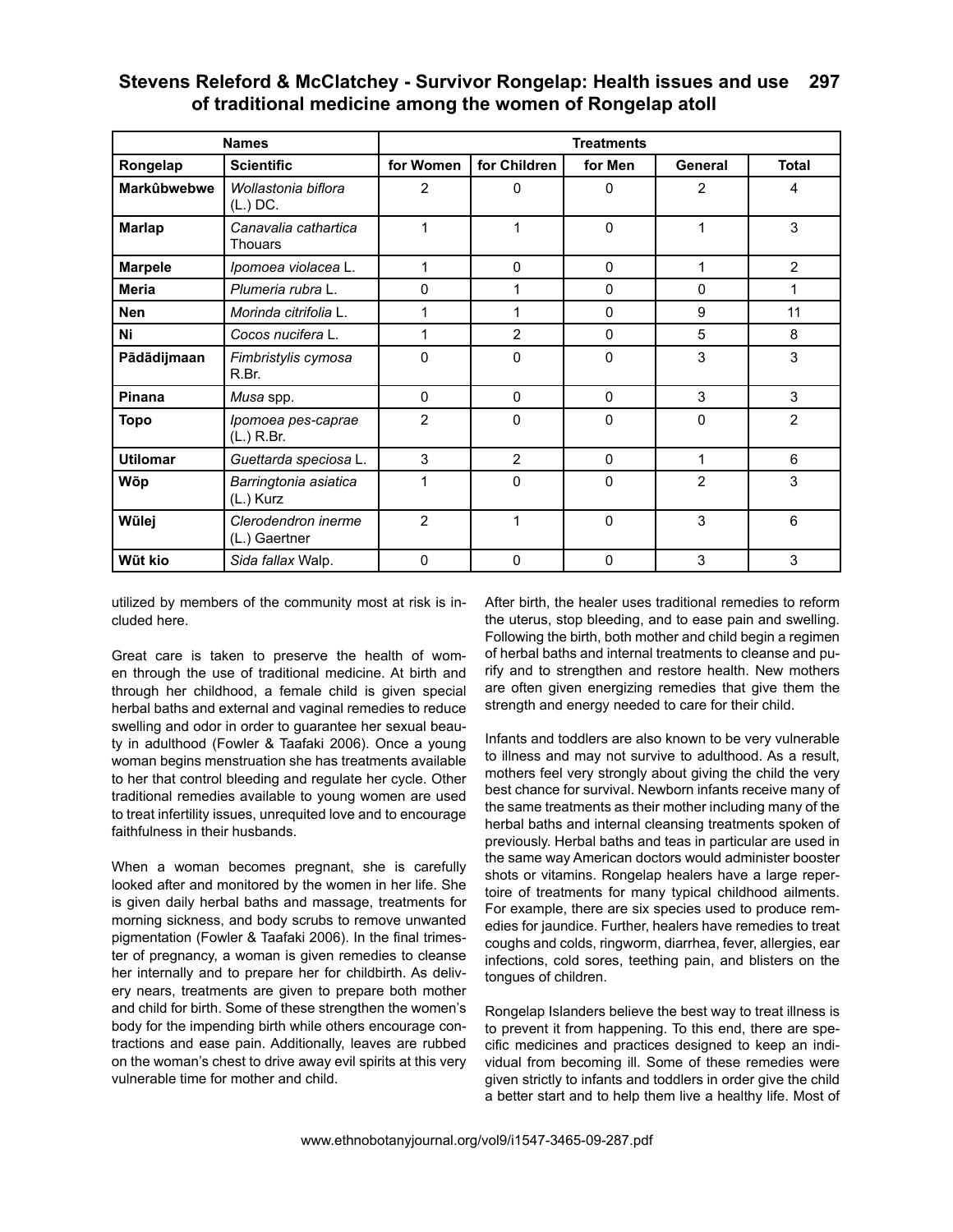the other preventative remedies collected were targeted for the more mature members of the community who may need some extra help to remain healthy. These preventative remedies fall into three categories: general dietary supplements, energizing drinks, and those used to prevent specific diseases.

General dietary supplements are taken orally in much the same way Americans would take a multi-vitamin. In some cases, individuals take the supplements on a daily basis and in others they are used for a short time. These supplements are particularly important for infants, pregnant women and new mothers, and the more mature members of the community. Infants are given special medicinal teas as a vitamin source while older men and women utilize fruits and leaves on a daily basis as a general preventative in the same way Americans would take a vitamin. The use of energizing remedies seems to be common among the more mature members of the community, pregnant women, and new mothers. Individuals also use plant extracts in order to prevent specific diseases such as diabetes and cancer.

#### **Discussion**

There is some disagreement and confusion regarding what constitutes a safe annual dose of radiation. The U.S. government has maintained that exposure to 100 millirems (mrem) or 1 millisievert (mSv) annually is acceptable (United States Department of State 2004). The Nuclear Claims Tribunal has adopted the current Environmental Protection Agency (EPA) standard of 15 mrem or 1.5 mSv-1 per year as a more appropriate limit (United States Environmental Protection Agency 1997). Based on radiological and dietary surveys conducted in the Marshall Islands including Rongelap atoll, Harvard Law Student Advocates for Human Rights (2006) estimated that individuals living on Rongelap islet within Rongelap atoll whose diet was made up of 75% local food could receive between 40-240 mrem (4.0 mSv-1-2.4 mSv) annually. Individuals whose diet consisted of only 18% local food may receive between 12-80 mrem (1.2mSv-1-8.0mSv-1) annually. The numbers for the northern islets were much higher, from 40-800 mrem (4.0 mSv-1-8.0 mSv), depending on diet. Again, these numbers do not take into account the use of traditional plant-based remedies which could further increase exposure levels particularly if combined with a diet high in locally produced foods.

Our results suggest that certain members of the Rongelap community will likely utilize traditional plant-based remedies more frequently than previously suggested, supporting our hypothesis. Women, young children, and those consuming daily supplements, certainly utilize far more than six doses of a given remedy within a year. In fact, pregnant women will likely utilize nearly forty remedies specific to pregnancy and childbirth throughout the course

of pregnancy. Some remedies, particularly those for morning sickness, and those used to prepare for childbirth are employed very frequently if not on a daily basis throughout the pregnancy further increasing the dose numbers.

According to the International Commission on Radiological Protection (ICRP) (1991) the international guideline for ingestion of radiation from medical remedies is 1.0 mSv-1 per year. Duffy *et al*. (1999) estimated an annual dose of 1.2 mSv-2 for the region of the Marshall Islands that includes Rongelap atoll. Again, this estimate is based on the assumption that individuals will ingest only 6 traditional plant-based remedies per year. They further suggest that the maximum dose of radiation from any given single remedy produced in the region may be as much as twenty-four times higher or sixteen times lower than their median numbers depending on species and location, making it even more difficult to quantify true dosage. Based on the median dose calculated by Duffy and her colleagues, Rongelap Islanders who consumed sixty remedies, or five remedies per month, in a given year could potentially receive a dosage ten times greater than previously suggested (1.2 mSv-1) and would exceed the maximum annual dosage guideline of the ICRP. Further, individuals consuming daily supplements could potentially receive a dose over sixty times (7.3 mSv-1) the previously suggested dose possibly putting the individual at increased risk. Consuming plant-based remedies on a daily basis as preparation for childbirth, or as dietary supplements, may cause individuals to exceed safe levels of radiation exposure and do more harm than good. Additionally, some individuals may be employing more than one dietary supplement daily resulting in much higher levels of exposure than those assumed by Duffy and her colleagues. Although it is more difficult to quantify the risk to children, we recorded twenty-nine remedies that were specific to children. Additionally, general remedies for ailments such as coughs and colds, fatigue, and first aid would certainly be given to children. A child would exceed the previously recorded dosage if they were given even a quarter of these remedies.

Individuals who will be practicing traditional medicine in the role of a healer on Rongelap should also be wary of increased exposure levels. As a result of their increased contact through plant collection and preparation of remedies, they may be exposed to higher levels of radionuclides than other members of the community. Preparation of plant-based remedies involves techniques such as crushing, squeezing, chewing, and massage that could increase his or her exposure levels. Practicing healers often include the more mature members of the community who may also be utilizing daily supplements compounding their possible risk of overexposure. Therefore, to reduce cesium intake healers should employ careful collection and make some changes in preparation techniques.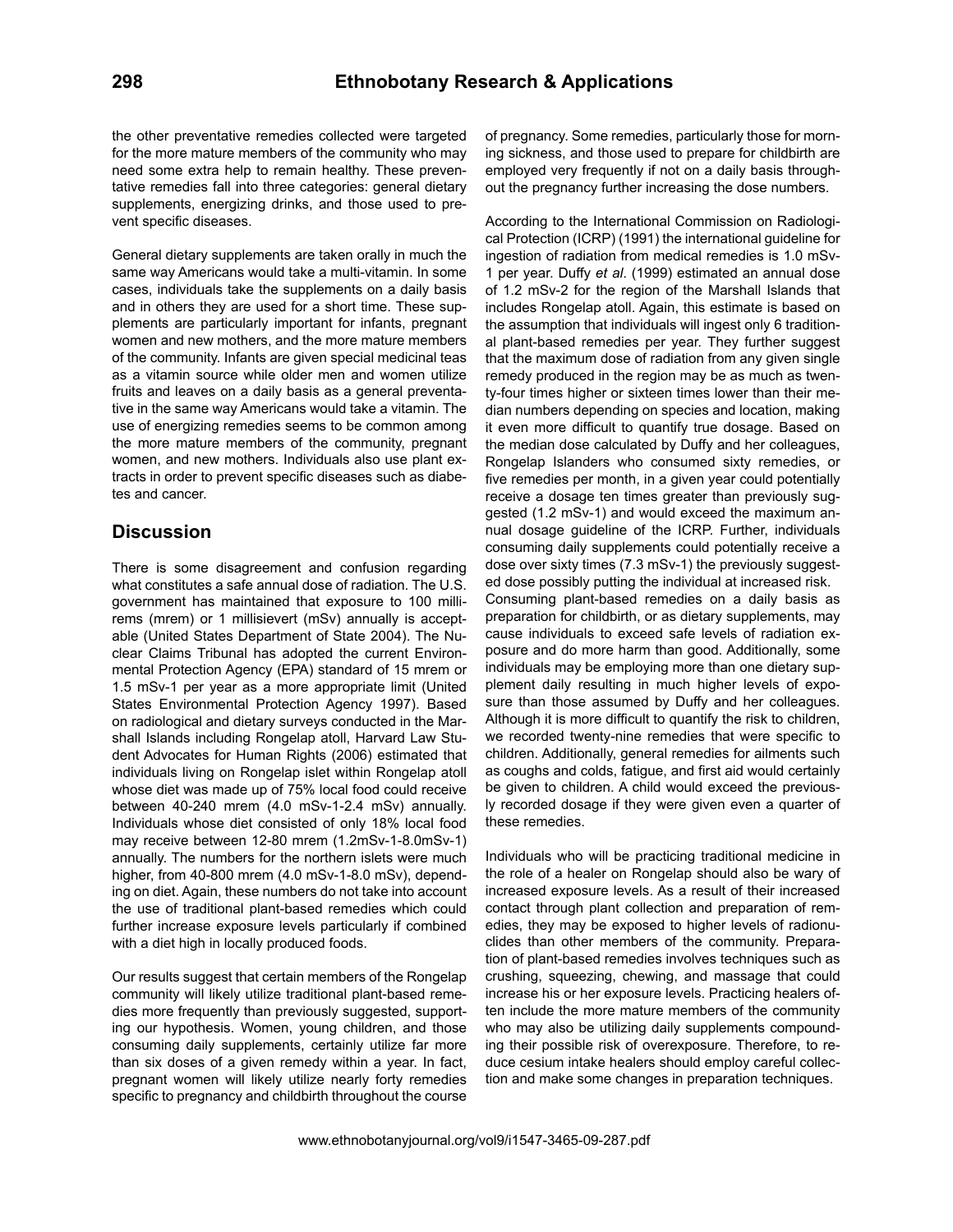We are not attempting to specifically quantify the increase to exposure levels from the additional use of traditional medicines by Rongelap Islanders, nor are we suggesting that the frequent use of traditional remedies will increase exposure level beyond the suggested safety limits. However, we are suggesting that the risk may be higher than previously reported. Members of the Rongelap Community should be made aware of the potential risks for overexposure from consuming traditional medicinal remedies made from locally grown plant species. Exposure to radionuclides may be reduced, while still allowing Rongelap Islanders to continue using traditional remedies, if precautions are taken. These precautions include some changes in the way Rongelap islanders collect and prepare traditional remedies. We would like to suggest some guidelines that may enable the safe use of plant-based remedies made from plants found and grown within Rongelap atoll.

At the present time, the main islet of Rongelap is the only islet within the atoll on which action towards decontamination has begun. This cleanup effort is well underway, and should be completed prior to repatriation by Rongelap Islanders presumably making it safe to live there (Figures 10-11). Unfortunately, no solid plans have been made to decontaminate the other islets within the atoll; therefore they may not be safe for habitation. In fact, the northernmost islets within the atoll were exposed to higher initial levels of radionuclides and are still contaminated. For this reason, the National Research Council (1994) recommended that these islets not be used as a food source when the atoll is resettled. We further suggest that these islets not be used for collection of medicinal plants for use as remedies.

From our distribution work (Stevens Releford *et al*. 2009) within the atoll, we determined that all but four (*Barringtonia asiatica* (L.), *Crinum asiaticum* (L.) Kurz, *Pipturus argenteus* (G. Forst.) Wedd., and *Vigna marina* (Burm.) Merr.) of the species reported to be of medicinal value were available. We did not include the northernmost islets in that work due to distance from Rongelap islet as well as contamination concerns. Therefore, Rongelap healers should not have any reason to travel to the northern islets for plant collection. In fact, with the exception of *Bruguiera gymnorrhiza* (L.) Lam., which is only found on Arbar, and the four plant species not found within the atoll, healers should be able to find all other medicinal species on Rongelap islet, making it unnecessary to collect from any of the contaminated islets. Within Rongelap islet itself,



**Figure 10**. A section of Rongelap atoll. The topsoil has been removed as part of the decontamination process.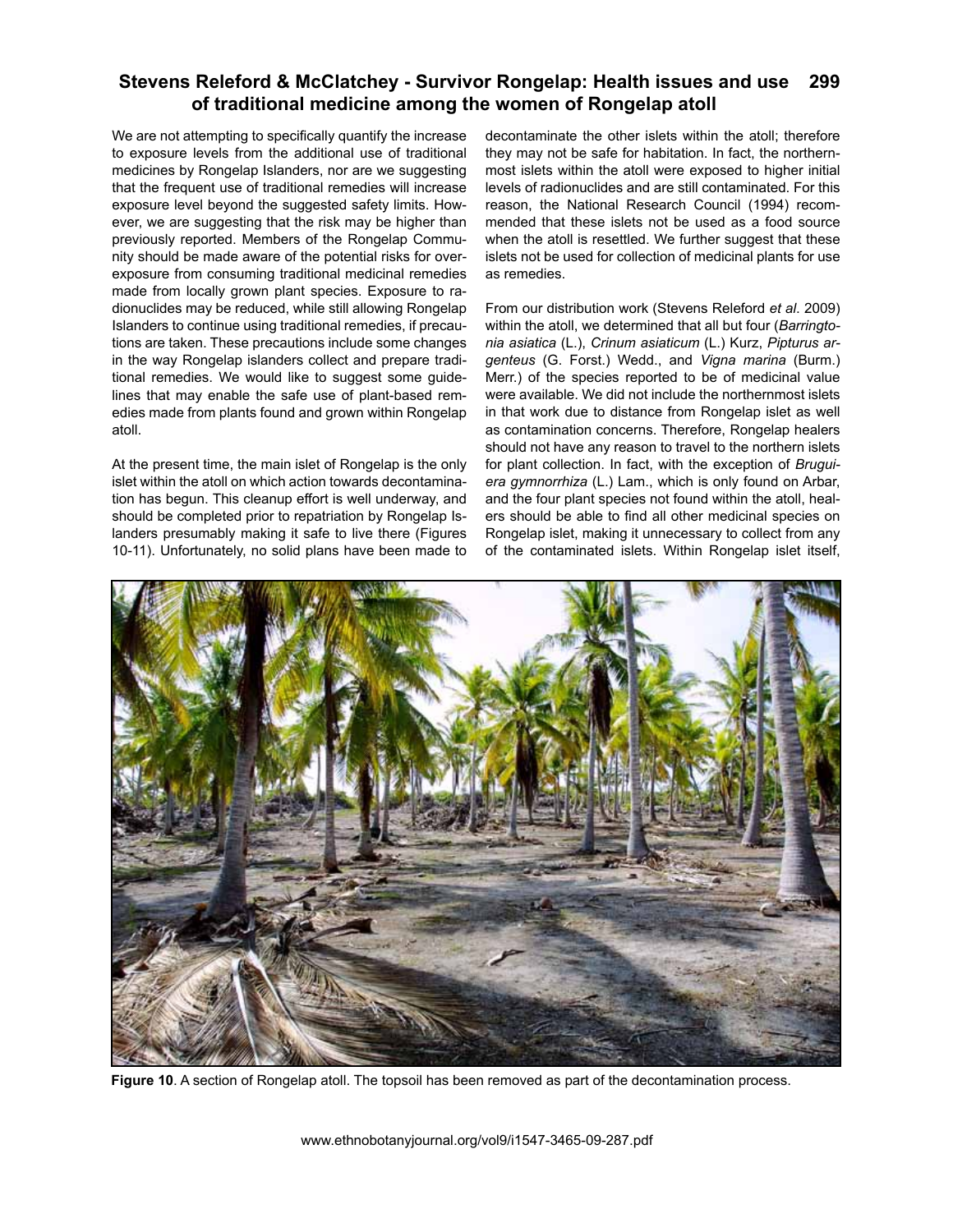

**Figure 11**. Contaminated debris that has been removed from a section on Rongelap atoll.

there are certain areas that have been determined to be safer for plant collection than others. Areas that have been remediated certainly should be safe. Further, the National Research Council (1994) concluded that the perimeter of the island has lower levels of cesium uptake than the interior. Therefore, plants collected from the perimeter should contribute less to the overall level of exposure and should be chosen whenever possible.

In order to decrease the threat of exposure from medicinal plant use, members of the community may decide to create a medicinal plant garden. By using imported soil and water from the desalinization plant, the threat of exposure would be virtually eliminated. A second option would be to use a hydroponic system, which would eliminate contact with the soil entirely. During our time on Rongelap we were able to successfully create a hydroponic kitchen garden (Figure 12) that could certainly be expanded for community use. A community medicinal plant garden could be maintained by healers or an assigned gardener, and utilized by all.

One plant in particular that ought to be included in such a garden, is **kino** (*Microsorum scolopendria* (Burm. f.) Capel) (Figure 13). Duffy and her colleagues (1999) found that kino had significantly higher cesium uptake than the other plants they examined. Therefore, it should be used with caution and in small doses. Planting kino in imported soil or a hydroponic system would make it safe to use regularly.

Further, Rongelap healers may consider changing some of their preparation techniques in order to limit their contact with contaminated plant material. We certainly do not suggest making modifications that would change the efficacy or the cultural significance of the remedies and /or preparation methodology, but we do believe some precautions can be taken without affecting efficacy and cultural significance. For example, instead of chewing ingredients in their mouths they could employ a mortar and pestle to grind the ingredients whenever possible. Further, imported ingredients could be used to replace contaminated local ones such as using baby oil in massage instead of coconut oil for external purposes.

As part of the repatriation process, the National Research Council (1994) suggests that those returning to Rongelap should have an annual whole-body radionuclide count in order to monitor exposure levels in the community. We would also recommend monitoring pregnant women and individuals taking daily plant-based supplements more frequently because of the possible elevated risk from fre-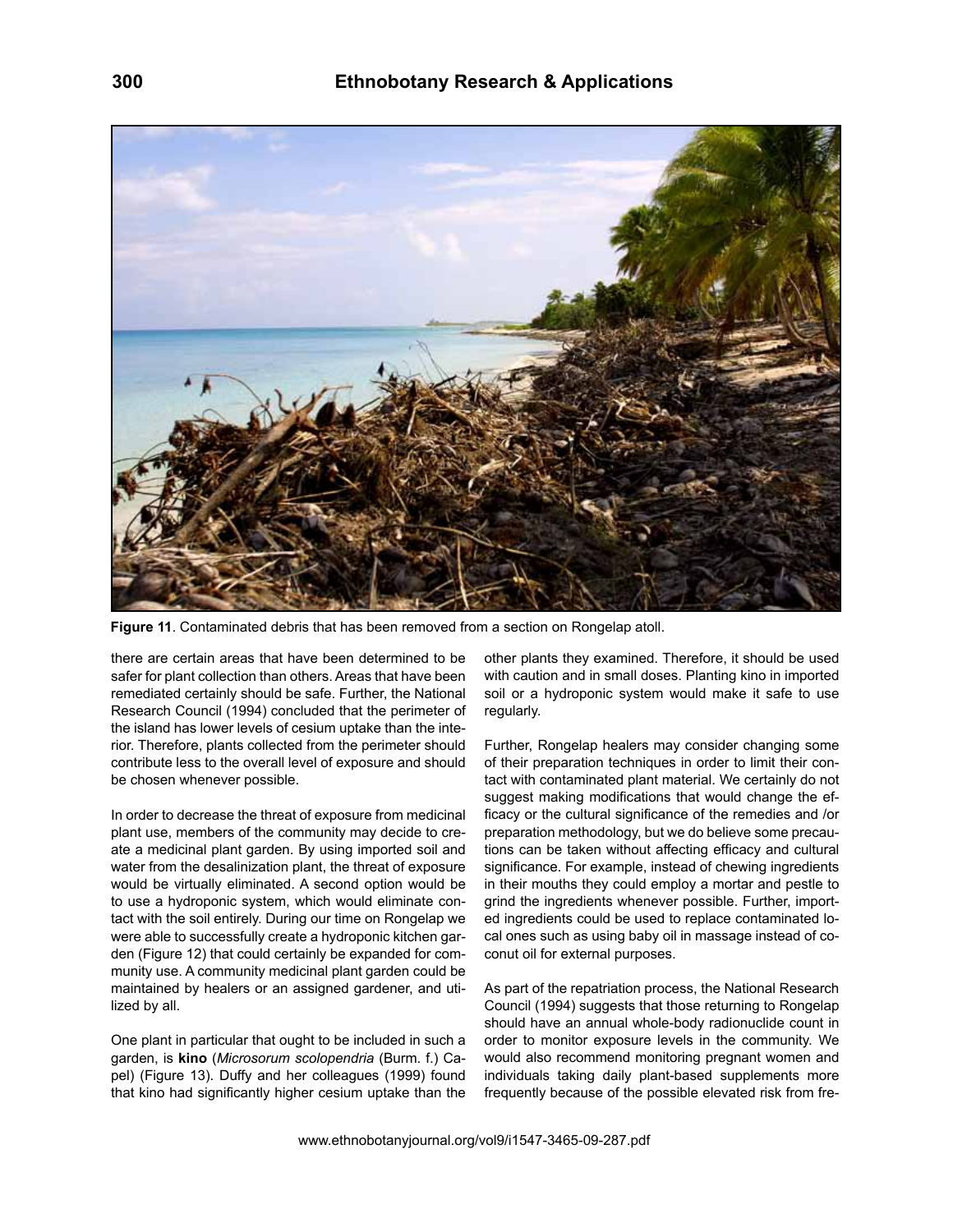

**Figure 12**. Experimental hydroponic kitchen garden created by the author on Rongelap atoll.



**Figure 13**. **Kino** (*Microsorum scolopendria* (Burm. F.) Copel.) growing on Rongelap atoll.

quent use of traditional medicines. Then, if exposure levels rise to unsafe levels, daily therapy may be discontinued or altered immediately. To assist in identifying at-risk individuals, we suggest creating a community questionnaire regarding frequency and type of traditional plant-based remedies utilized by all members of the community. The results of such a questionnaire would aid medical personnel in identifying those at highest risk and enable them to treat those individuals appropriately.

## **Conclusions**

The women of Rongelap atoll are certainly survivors. They were able to live in one of the harshest environments in the world for centuries by manipulating the environment enough to sustain life. Through their tenacity and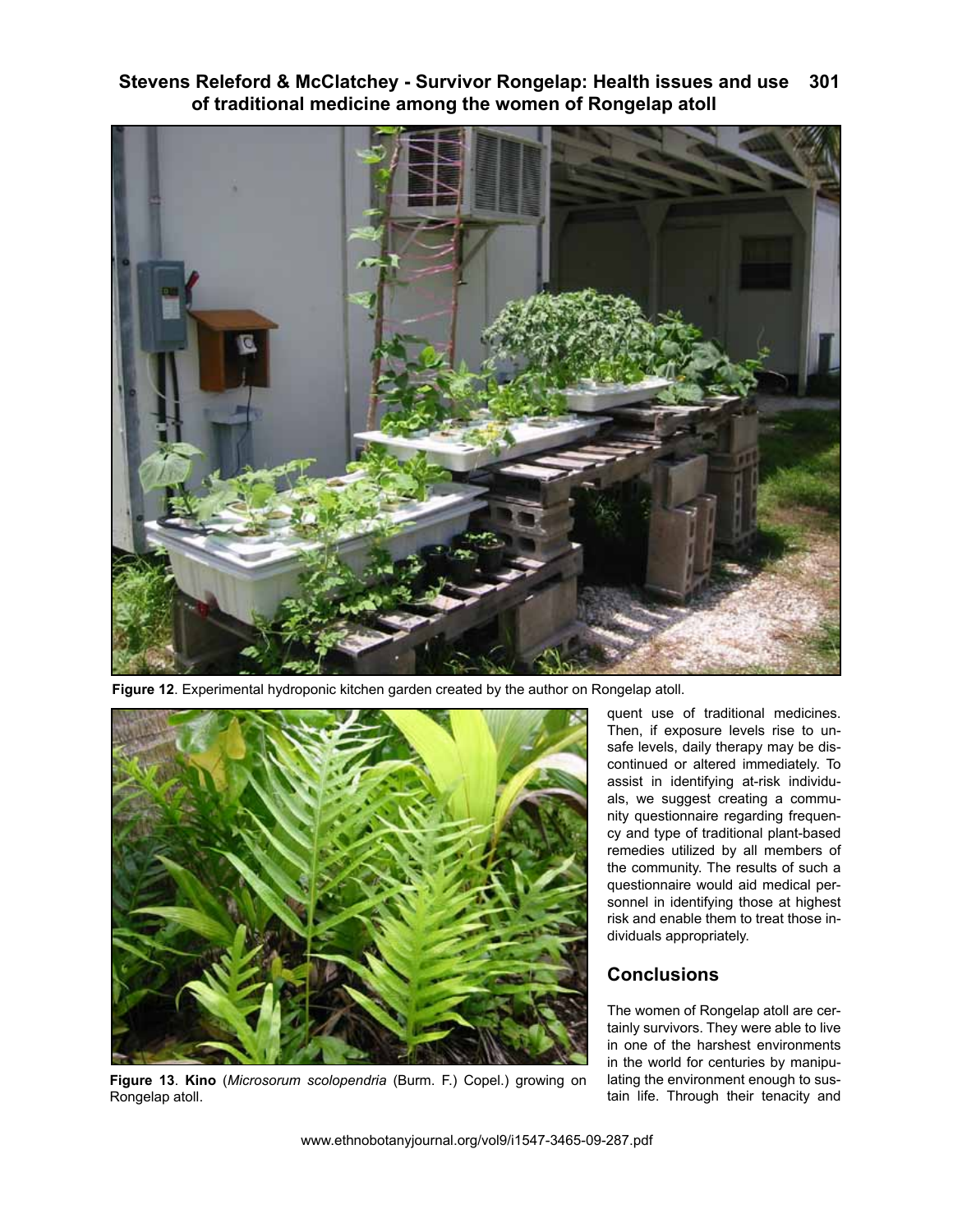ingenuity they were able to find numerous ways to use the plants available to them to produce the materials they needed to keep their families and community intact. With the advent of the BRAVO test in 1954, the Rongelap Islanders were given a whole new set of circumstances to live with and adapt to. They have faced a horrific medical legacy, as well as a life of exile, and yet as Senator Abacca Anjain-Maddison said "Through all the hardships and turmoil, we're still here; we've survived" (Marshall Islands Journal 2004). Now these women will have to work together to reestablish a community on Rongelap that is not only viable, but also safe for them and for generations to come.

As Rongelap islanders begin the repatriation process they should be made aware of the possible risks of frequent use of traditional remedies. Particularly those individuals who consume traditional remedies frequently should take precautions in order to keep exposure levels down. With these recommendations in place it should be safe for the returning members of the Rongelap community to utilize traditional plant-based remedies without increasing their exposure levels beyond safe limits. Additionally, if levels do climb, medical personnel should be able to discover the increase and swiftly make recommendations. It is our hope that the information in this work fills a gap that previously existed regarding the use of traditional plant-based remedies by Rongelap islanders and contributes to the repatriation effort by providing a specific plan of action to make the use of traditional medicine safe.

Interestingly, we were not taught any remedies to treat the symptoms of radiation sickness or the thyroid problems and cancers associated with their exposure. While there may be many reasons for this we suspect that the reasons may include the fact that radiation sickness certainly would not be something they would have experienced prior to their exposure in 1954. Additionally, when they were removed from Rongelap atoll the United States government rapidly took over their medical care and testing. From the accounts of survivors there is a feeling that at the time while they were confused and afraid they trusted that medical personnel were treating them properly. Healers may have taken a back seat in cases of radiation sickness based on their inexperience in treating the new symptoms and in deference to the U.S. personnel. Further, some of the effects of radiation exposure such as the growth of thyroid nodules (Howard *et al*. 1997) and the appearance of cancers take years to appear in the population so would be recent medical maladies for which local remedies have not been developed and tested. Members of the Rongelap community continue to receive medical care and treatment for these diseases from the U.S. government and perhaps there is a feeling that the U.S. doctors have access to more effective treatments thus healers have left the treatment of these diseases to them. That being said, there is still a strong adherence to traditional medicinal practices for other health care matters.

This absence of remedies for symptoms of radiation sickness is interesting and ought to be further investigated in order to better understand the effects of foreign influence on the traditional medicinal practices of populations around the world. Perhaps there is a better way to engage traditional medical practitioners in the process and to work in conjunction with cultural traditions already in place within a given cultural group.

Other indigenous communities with traditional cultural practices elsewhere in the world such as the Sami of Norway (Stephens 1995) or the Pitjantjatjara of Australia (Johnston *et al*.1992), have had to deal with similar conditions of either exposure to some form of modern industrial contamination or radionuclides from weapons testing, power plant failure, or waste disposal. Increased exposure due to maintenance of the traditional cultural practices needs to be taken into account by policy makers in order to make accurate assessments. Similar studies of environmental exposure (greater or lesser) specifically due to maintenance of cultural practices in the face of adversity should be conducted to develop more clear understanding of the full spectrum of human adaptations that exist in the modern world.

#### **Acknowledgements**

We would like to thank the Rongelap Atoll Local Government for initiating and financially supporting this research. Specifically Mayor James Matayoshi, Abacca Anjain-Maddison, and John Fysh. Members of the Rongelap community both on Rongelap and Majuro made this work possible through their generosity of time and knowledge. We are particularly grateful to Ellen Boas, Aruko Bobo, Isao N. Eknilang, Etri Enos, Norio Kebenli, Rokko Neptali Langinbelik, and all those who participated in focus groups and assisted with translation when necessary. Thanks to Dr. K.W. Bridges for assistance with our transect methodology. We are also grateful for the assistance and friendship of Noel Bigler who will be missed.

## **Literature Cited**

Alexiades, M. 1996. Collecting ethnobotanical data: An introduction to basic concepts and techniques. Pp. 53-94 in *Selected Guidelines for Ethnobotanical Research: A field manual*. Edited by M. Alexiades. New York Botanical Garden, Bronx, New York.

Boom, B. 1987. Ethnobotany of the Chacobo Indians. *Advances in Economic Botany 4*. The New York Botanical Garden, Bronx, New York.

Boom, B. 1989. Use of plant resources by the Chacabo. *Advances in Economic Botany* 7:78-96.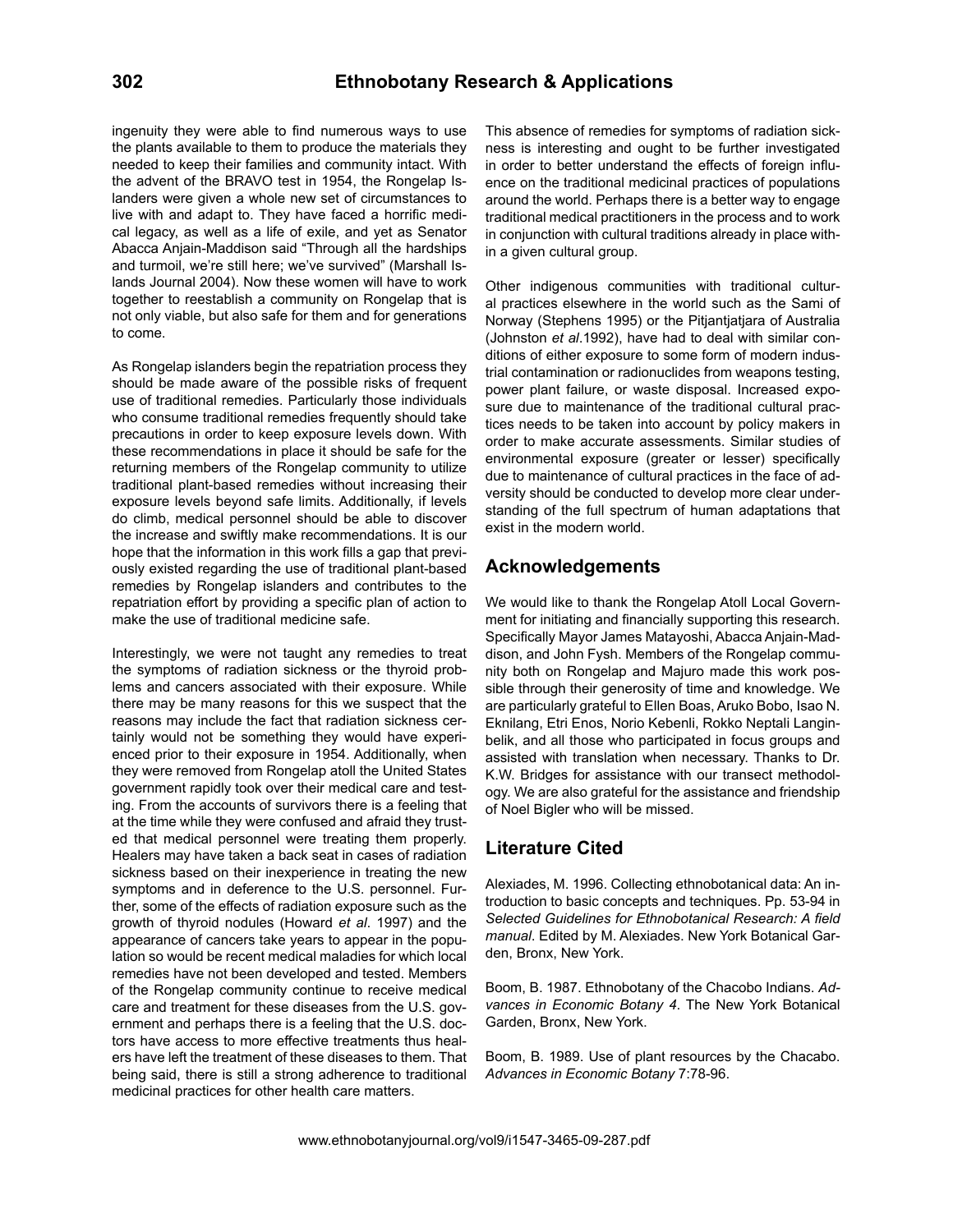Brooks, A. & H. Hu. 1995. China. Pp. 487-520 in *Nuclear Wastelands: A global guide to nuclear weapons production and its health and environmental effects*. Edited by A. Makhijani, H. Hu & K. Yih. MIT Press, Cambridge, Massachusetts.

Colsher, C., W. Robison & P. Gudiksen. 1977. *Evaluation of the Radionuclide Concentrations in Soil and Plants from the 1975 Terrestrial Survey of Bikini and Eneu Islands*. UCRL-51879, Part 3. Lawrence Livermore National Laboratory, Livermore, CA.

Conard, R. 1976. *Summary of Thyroid Findings in Marshallese 22 Years After Exposure to Radioactive Fallout*. Brookhaven National Laboratory. Upton, New York.

Cooper, M., P. Burns, B.Tracy, M. Wilks & G. Williams. 1994. Characterization of Plutonium Contamination at the Former Nuclear Weapons Testing Range at Maralinga in South Australia. *Journal of Radioanalytical and Nuclear Chemistry* 177:161-184.

Crane, P. 1994. Where March 1 Is a Day of Mourning. *The Washington Post*. March 6.

Cunningham, A. 2001. *Applied Ethnobotany: People, wild plant use and conservation*. Earthscan Publications Ltd, London.

Defense Nuclear Agency. 1954. *Operation Castle, Radiological Safety. Final Report*. Volume II. Defense Nuclear Agency, Washington, D.C.

Defense Nuclear Agency. 1979. *Compilation of Local Fallout Data from Test Detonations 1945-1962 Extracted from DASA 1251*. Defense Nuclear Agency, Washington, D.C.

Department of Energy. 1982. *Melelen radiation Ilo koi Ituion Ilo Major, ko Rar etali Ilo 1978* (the meaning of radiation for those atolls in the northern part of the Marshall Islands that were surveyed in 1978). U.S. Department of Energy, Las Vegas, Nevada.

Dibblin, J. 1988. *Day of Two Suns*. Virago Press, London.

Duffy, S., S.L. Simon, & F.W. Whicker. 1999. <sup>137</sup>Cs contamination of plants used for traditional medicine and implications for human exposure. *Journal of Environmental Radioactivity* 46:27-44.

Fowler, M.K. & I.J. Taafaki 2006. Women's roles, attributes and health in the Marshall Islands. Pp. 11-18 in *Traditional Medicine of the Marshall Islands: The women, the plants, the treatments*. Edited by I.J. Taafaki, M.K. Fowler & R.R Thaman. IPS Publications, University of the South Pacific, Suva, Fiji.

Greenpeace. 2005. *Rongelap Evacuation*. www.greenpeace.org/usa

Harvard Law Student Advocates for Human Rights. 2006. *Keeping the Promise: An evaluation of continuing U.S. obligations arising out of the U.S. nuclear testing program in the Marshall Islands*. Harvard Law School, Cambridge, Massachusetts.

Hoover, W. 2003. Bikini Atoll survivors recall horror of nuclear explosion. *Honolulu Adverstiser*. Sunday, March 2.

Howard, J., A. Vaswani & P. Heotis. 1997. Thyroid disease among the Rongelap and Utirik population: An update. *Health Physics* 73:1.

Johnson, G. 1979. Micronesia: America's `strategic trust.' *Bulletin of the Atomic Scientists* February:11.

Johnson, G. 1980. Paradise lost. *Bulletin of the Atomic Scientists* December:28.

Johnston, B. & H. Baker. 2008. *Consequential Damages of Nuclear War: The Rongelap report*. Left Coast Press, Inc. Walnut Creek, California.

Johnston, P., K. Lokan & G. Williams. 1992. Inhalation Doses for Aboriginal People Reoccupying Former Nuclear Weapons Testing Ranges in South Australia. *Health Physics* 63(6):631-640.

Keju-Johnson. 2003. Nuclear bomb testing on human guinea pigs. Pp. 249-251 in *Women on War: An international anthology of writings from antiquity to the present*. Edited by D. Goiseffi. Feminist Press, New York.

Kohn, H. 1989. *Rongelap Reassessment Project Report.* Berkeley, CA. http://worf.eh.doe.gov/data/ihp1d/400005e. pdf (accessed April 1 2008).

Koranda, J., W. Robison, S. Thompson & M. Stuart. 1978. *Enewetak Radioecology Research Program: I. Ecological studies on Enjebi Island 1975-1976*. Lawrence Livermore National Laboratory, Livermore, CA. UCRL-52409-1.

Leubben, T. 1988. The Western Shoshone: The land rights struggle of the Western Shoshone Nation. *Aboriginal Law Bulletin* 2(31):10.

Marshall Islands Journal. 2004. Time to tell the Rongelap story. *Marshall Islands Journal*. February 6.

Martin, G. 1995. *Ethnobotany: A methods manual*. Chapman and Hall, London.

Matayoshi, J. 2004. Matayoshi's words capture people's mood. *Marshall Islands Journal*. March 12.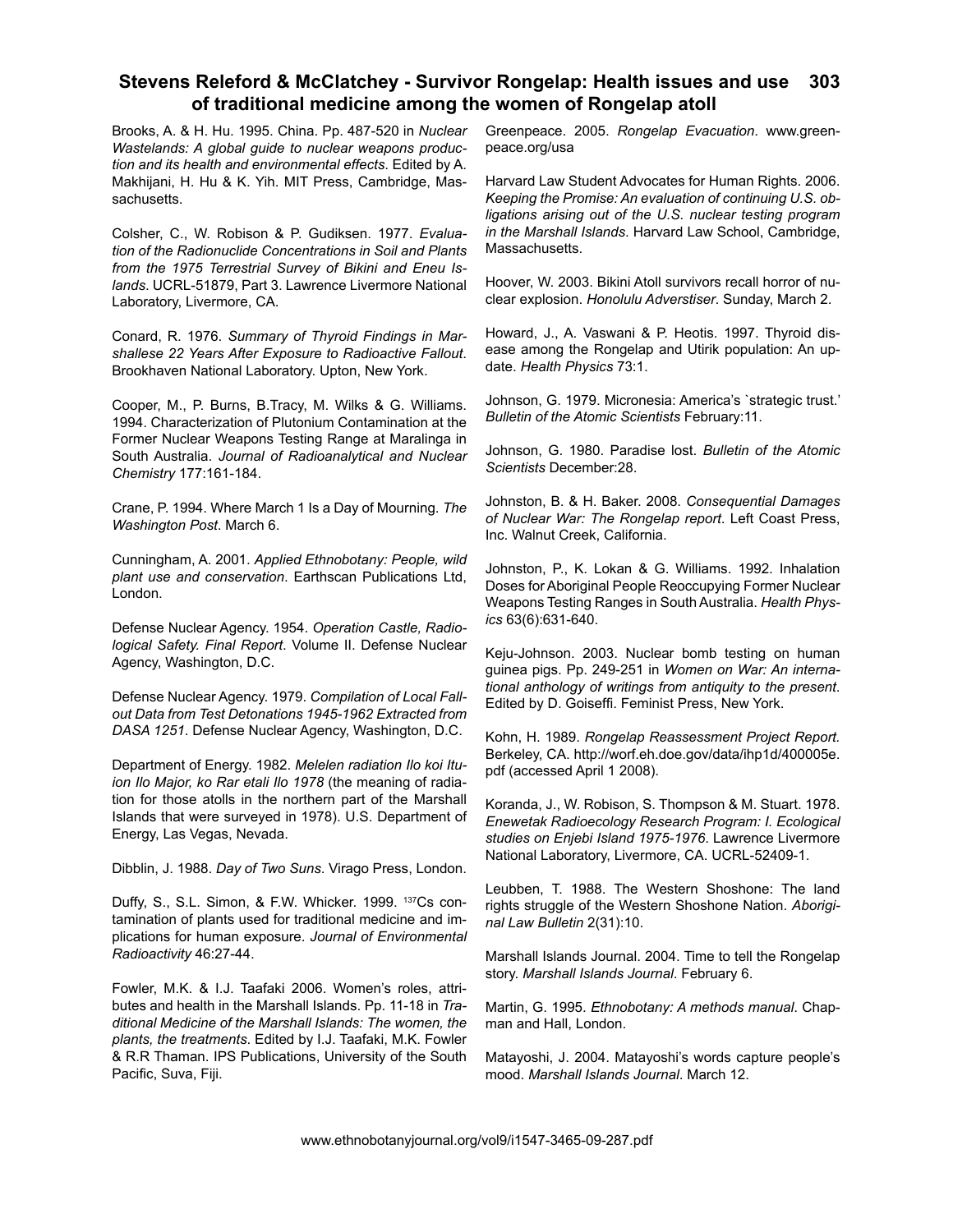Merlin, M., A. Capelle, T. Keene, J. Juvik & J. Maragos. 1994. *Keinikkan Im Meļan aelōn: Plants and environments of the Marshall Islands*. East-West Center, Honolulu, Hawaii.

Merrill, E.D. 1981. *Plant Life of the Pacific World*. Rutland, Vt.: C.E. Tuttle Co., Washington.

Muller, F. & N.V. Velde. 1999. *Overview of the Marshall Islands' Forest Resources*. Republic of the Marshall Islands Ministry of Resources, Development and Works Agriculture Division.

Murphy, S. 2005. Farewell Rongelap. *Marshall Islands Journal* March 11.

Nandwani, D. & E.J. Dasilva. 2003. Traditional knowledge and medicine in the Marshall Islands. *ARGRO Food Industry Hi-Tech*. July/August.

National Cancer Institute. 2004. *Estimation of the Baseline Number of Cancers Among Marshallese and the Number of Cancers Attributable to Exposure to Fallout from Nuclear Weapons Testing Conducted in the Marshall Islands*. Prepared for Senate Committee on Energy and Natural Resources. Washington, D.C.

National Research Council. 1994. *Radiological Assessments for the Resettlement of Rongelap in the Republic of the Marshall Islands. Committee on Radiological Safety in the Marshall Islands*. National Academy Press, Washington, D.C.

Nelson, V. 1977. *Radiological survey of plants, animals, and soil at Christmas Islands and seven atolls in the Marshall Islands. Progress Report for 1974-1975*. NVO-269- 32. University of Washington, Seattle, Washington.

Plasman, J. 2005. *Testimony before the Committee on Resources and the Committee on International Relations Subcommittee on Asia and the Pacific. "The United States Nuclear Legacy in the Marshall Islands: Consideration of Issues Relating to the Changed Circumstances Petition"*. May 25.

Pollock, N. 2004. *Marshall Islands Women's Health Issues: Nuclear fallout*. Presentation for the Asia-Pacific Regional Meeting, Women's International League for Peace and Freedom, Christchurch, New Zealand, February 28.

Prance, G. T., W. Balee, B.M. Boom & R.L. Carneiro. 1987. Quantitative ethnobotany and the case for conservation in Amazonia. *Conservation Biology* 1: 296-310.

Robison, W., C. Conrado & T. Hamilton. 1997. A comparative study on 137Cs transfer from soil to vegetation in the Marshall Islands. Pp. 122-129 in *Proceeding of International Meeting on Influence of Climatic Characteristics*  *Upon Behavior of Radioactive Elements*. Edited by Y. Ohmomo & N. Sakurai. Rokkasho, Aomori, Japan, October 14-16.

Robison, W., C. Conrado & M. Stuart. 1988. *Radiological Conditions at Bikini Atoll: Radionuclide concentrations in vegetation, soil, animals, cistern water, and ground water*. UCRL-53840. Lawrence Livermore National Laboratory, Livermore, California.

Robison, W., M. Mount, W. Phillips, M. Stuart, S. Thompson, C. Conrado & A. Stoker. 1982. *An Updated Radiological Dose Assessment of Bikini and Eneu Islands at Bikini Atoll*. UCRL-53225. Lawrence Livermore National Laboratory, Livermore California.

Simon, S.L. 1997. A brief history of people and events related to atomic weapons testing in the Marshall Islands. *Health Physics* 73:5-20.

Simon, S. & A. Bouville. 2002. Radiation doses to local populations near nuclear weapons test sites worldwide. *Health Physics* 82(5):706-725.

Spradley, J. 1979. *The Ethnographic Interview*. Holt, Rinehart & Winston, New York.

Stanbury, J. 1970. On the use of radioisotopes in human experimentation. *The Journal of Nuclear Medicine*  11(10):586-591.

Stephens, S. 1995. Physical and cultural reproduction in a post-Chernobyl Norwegian Sámi community. Pp. 270-288 in *Conceiving the New World Order: The global politics of reproduction*. Edited by F. Ginsburg & R. Rapp. University of California Press, Berkeley.

Stephens, S. 1997. Lapp life after Chernobyl. *Natural History* 96(12):32-42.

Stevens Releford, J. 2009. *The Botany of Rongelap Atoll: A survival story*. Ph.D. dissertation. University of Hawaii at Manoa, Honolulu, Hawaii.

Stevens Releford, J., J. Stevens, W. McClatchey & K.W. Bridges. 2009. Flora of Rongelap and Alinginae Atolls, Republic of the Marshall Islands. *Atoll Research Bulletin* 572.

Taafaki, I.J., M.K. Fowler & R.R Thaman. 2006. *Traditional Medicine of the Marshall Islands: The women, the plants, the treatments*. IPS Publications, University of the South Pacific, Suva, Fiji.

Tamayose, C. 2005. Testimony to the House Resources Committee hearing on the Changed Circumstances Petition. *Yokwe Online*. www.yokwe.net/modules.php?op=mo dload&name=News&file=article&sid=1095 (accessed on September 1 2008).